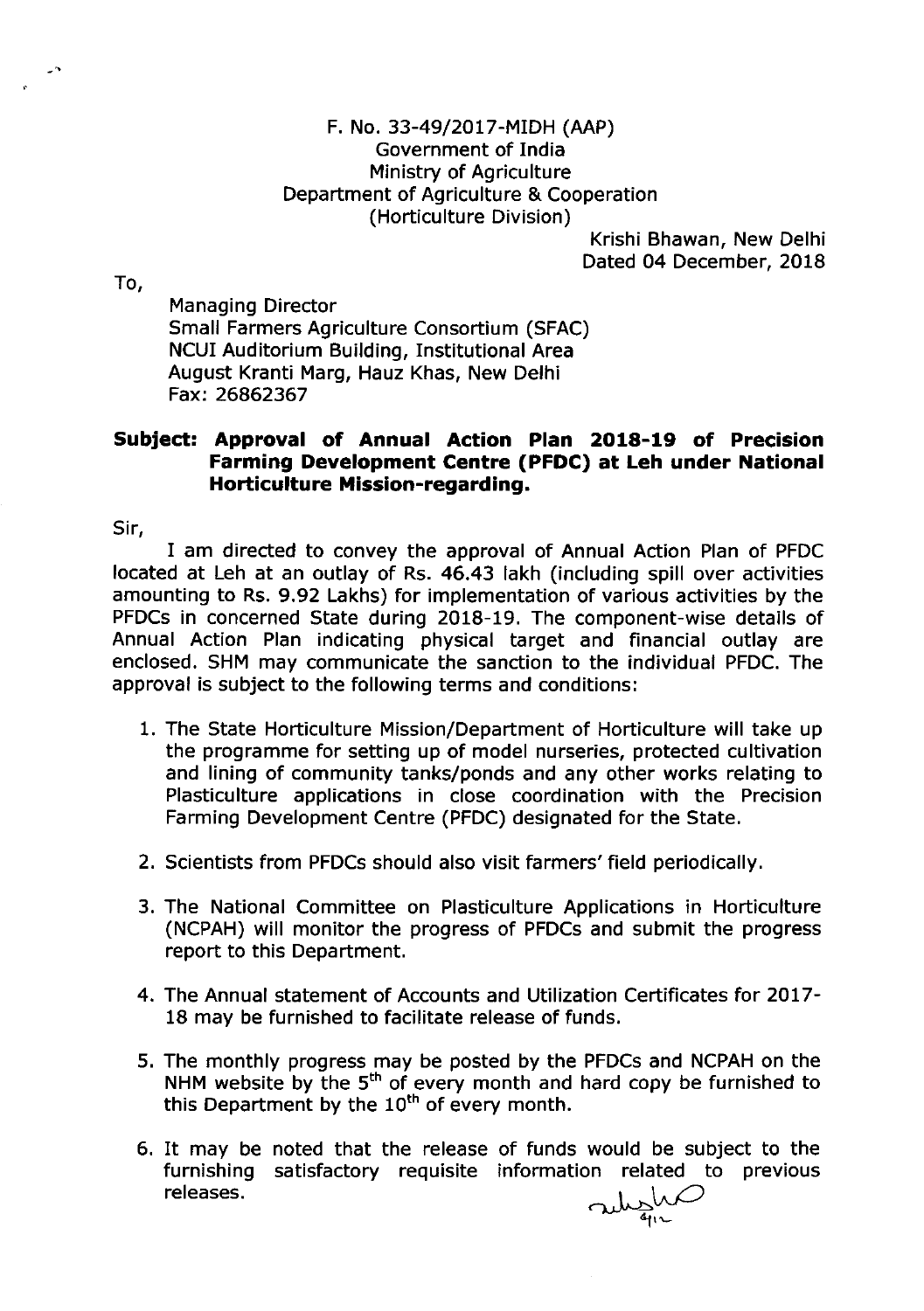- 7. The PFDC may request for the release of funds in the prescribed proforma which may be seen at www.midh.gov.in
- 8. It is requested that the programme may be implemented as per the approved action plan. The recipt of the letter may be acknowledged.

Yours faithfully,

rung hp

(M.K. Mishra) Under Secretary to the Government of India Ph: 011-23074238 Email: mrityunjaya.m@nic.in

- 1. Horticulture Commissioner
- 2. Mission Director, State Horticulture Mission, Government of Jammu & Kashmir
- 3. Executive Director, NCPAH, 10<sup>th</sup> floor, International Trade Tower, Nehru Place, New Delhi-19.
- 4. Dr Tariq Masoodi, Associate Director Research-Cum & PI, PFDC, SKUAST-K-HMAARI, P.O. Box No. 146, Leh, Ladakh - 194101, Jammu & Kashmir.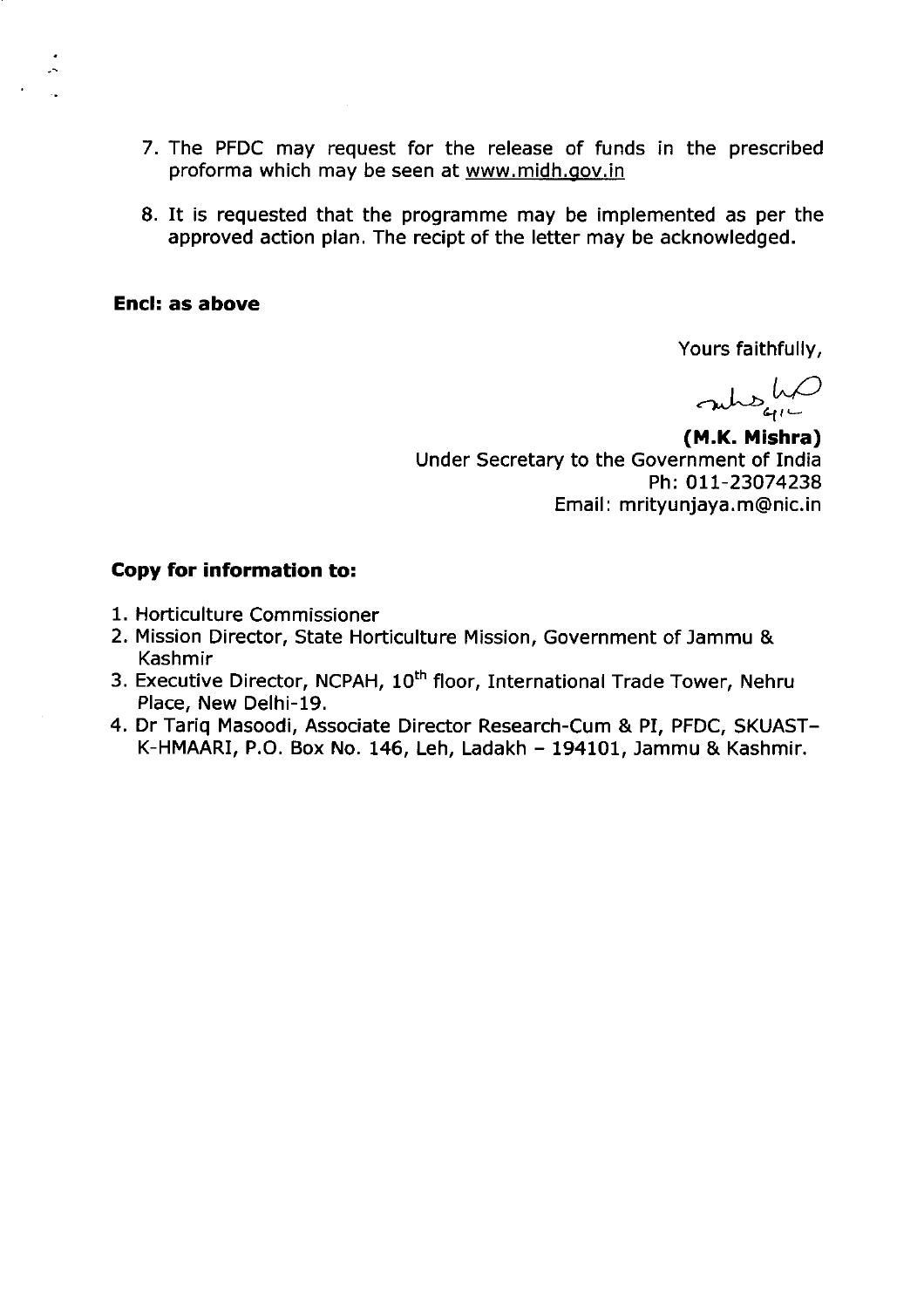# Physical & Financial Target of PFDC, Leh, 2O18-19

 $\ddot{i}$ 

|                         | riiysical III NO. & Financial III NS. Ianii                                   |                 |                  |
|-------------------------|-------------------------------------------------------------------------------|-----------------|------------------|
| S.<br>No.               | <b>Activity / Components</b>                                                  | <b>Physical</b> | <b>Financial</b> |
| $\mathbf{1}$            | 200 hrs Skill development programme on<br>Greenhouse operator & MI Technician | $\overline{2}$  | 8.21             |
| $\overline{\mathbf{2}}$ | <b>Technology</b><br><b>Demonstration</b><br>&<br>transfer                    |                 |                  |
|                         | (a) One day training and awareness<br>programme to farmers 25 persons/day     | 15              | 4.00             |
|                         | (b) Impact study & survey                                                     | $\mathbf{1}$    | 1.00             |
|                         | (c) Demonstration at Farmers field<br>୍ଷ &<br><b>KVKs</b>                     | 4               | 1.50             |
|                         | (d) Participation in Agri events                                              | 5               | 0.40             |
|                         | (e) Literatures & Publications                                                | 4               | 0.70             |
|                         | (f) Seminar/workshop                                                          | $\mathbf{1}$    | 2.50             |
|                         | Others Activities such as Survey,<br>(q)<br>radio & TV talk, print media etc  | 5               | 0.20             |
|                         | Subtotal of -2                                                                | 35              | 10.30            |
| 3                       | <b>Technology Refinement</b>                                                  |                 |                  |
|                         | <b>New trial</b>                                                              | 3               | 5.00             |
| $\overline{\mathbf{4}}$ | Orientation<br><b>HRD</b><br>Staff<br>Exposure/<br>programmes & travelling    | 3               | 1.00             |
| 5                       | Manpower Deployment - Emoluments of<br>contractual staff                      | 4               | 12.00            |
|                         | <b>Total Budgetary Requirement 2018-</b><br>19                                | 47              | 36.51            |
| 6                       | Spill over activities of 2017-18                                              |                 |                  |
|                         | (a) Ongoing Trials                                                            | 5               | 7.20             |
|                         | (b) Demonstration at PFDC farms & TDIC                                        | 4               | 2.72             |
|                         | Subtotal of Spill over activity 2017-<br>18                                   | 9               | 9.92             |
|                         | <b>Total Budgetary Requirement</b>                                            | 56              | 46.43            |

Physical in No. & Financial in Rs. lakh

allo 91 1-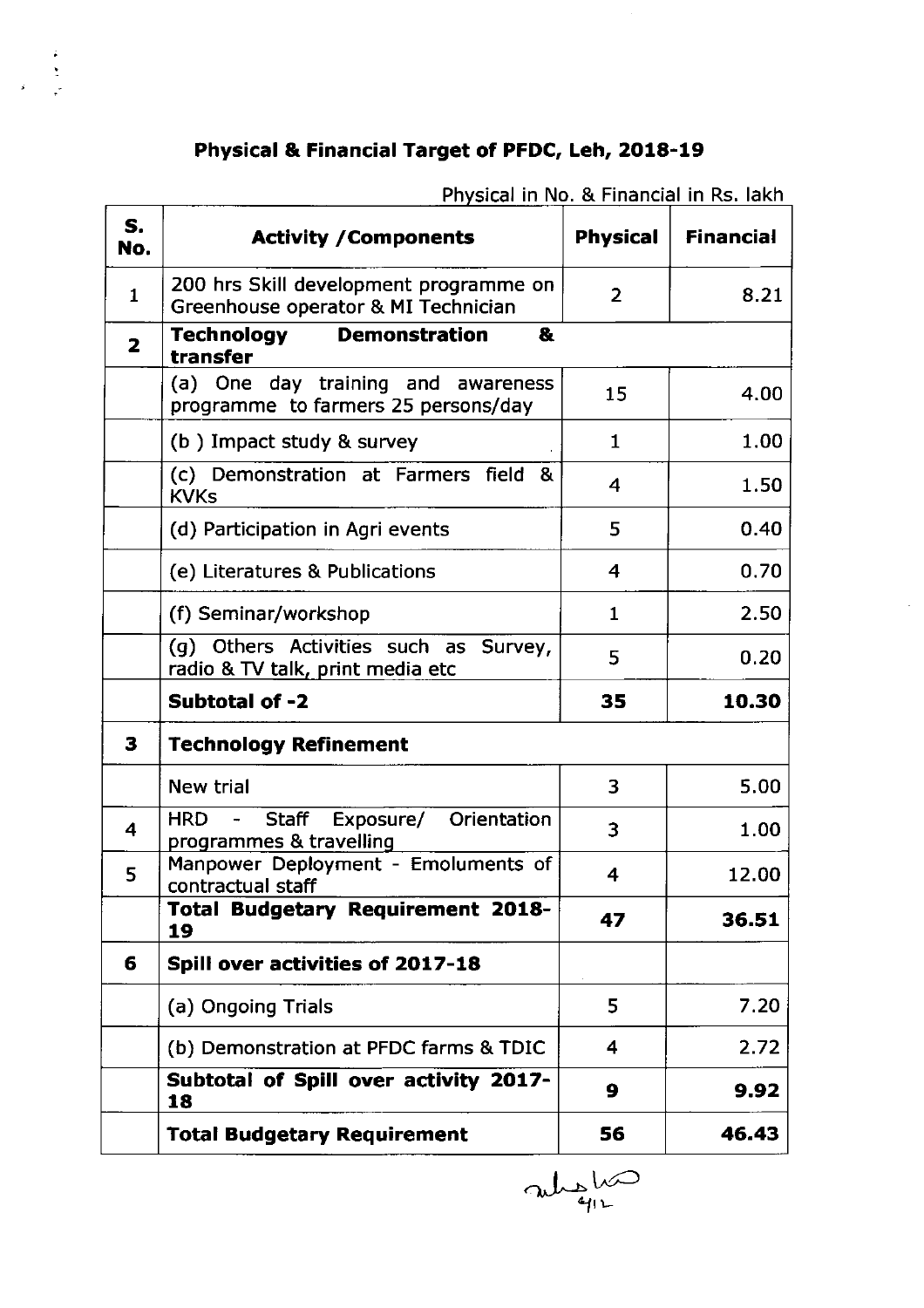Krishi Bhawan, New Delhi Dated 04 December, 2018

To,

۸.

Mission Director, State Horticulture Mission, Government of Kerala, Sunny Dale, Mead's Lane, Palayam, Thiruvananthapuram-695034 Ph: 23308 56; Fax: O47L-2330857

## Subject: Approval of Annual Action Plan 2018-19 of Precision Farming Development Center (PFDC) at Tavanur under National Horticulture Mission-regarding.

Sir,

I am directed to convey the approval of Annual Action Plan of PFDC located at Tavanur at an outlay of Rs. 45.26 lakh (including spill over activities amounting to Rs. 7.50 Lakhs) for implementation of various activities by the PFDCs in concerned State during 2018-19. The componentwise details of Annual Action Plan indicating physical target and financial outlay are enclosed. SHM may communicate the sanction to the individual PFDC. The approval is subject to the following terms and conditions:

- 1. The State Horticulture Mission/Department of Horticulture will take up the programme for setting up of model nurseries, protected cultivation and lining of community tanks/ponds and any other works relating to Plasticulture applications in close coordination with the Precision Farming Development Centre (PFDC) designated for the State.
- 2. Scientists from PFDCs should also visit farmers'field periodically.
- 3. The National Committee on Plasticulture Applications in Horticulture (NCPAH) will monitor the progress of PFDCs and submit the progress report to this Department.
- 4. The Annual statement of Accounts and Utilization Certificates for 2OL7- 18 may be furnished to facilitate release of funds.
- 5. The monthly progress may be posted by the PFDCs and NCPAH on the NHM website by the  $5^{\text{th}}$  of every month and hard copy be furnished to this Department by the 10<sup>th</sup> of every month.

substitu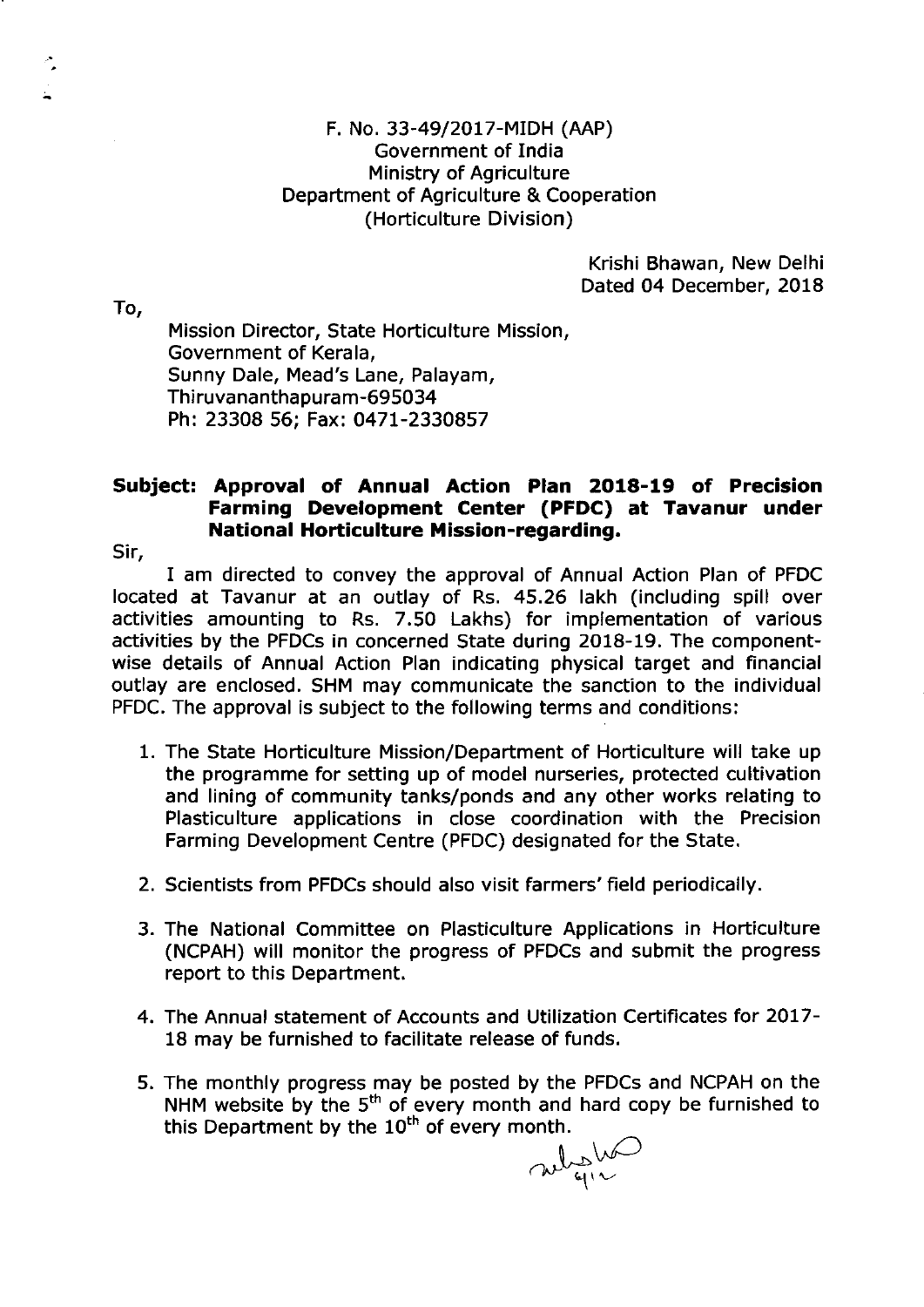- 6. It may be noted that the release of funds would be subject to the furnishing satisfactory requisite information related to previous releases.
- 7. The PFDC may request for the release of funds in the prescribed proforma which may be seen at www.midh.gov.in
- 8. It is requested that the programme may be implemented as per the approved action plan. The recipt of the letter may be acknowledged.

Yours faithfully,

 $\lambda$ 

(M.K. Mishra) Under Secretary to the Government of India Ph: 011-23074238 Email: mrityunjaya.m@nic.in

- 1. Horticulture Commissioner
- 2. Mission Director, State Horticulture Mission, Government of Kerala
- 3. Executive Director, NCPAH, 10<sup>th</sup> floor, International Trade Tower, Nehru Place, New Delhi-19.
- 4. Dr. K.K. Sathain, Professor, Head & PI, Precision Farming Development Centre (PFDC) Kerala Agricultural University Dept. of Land and Water resources and Conservation Engineering, Malappuram District, Kerala -679573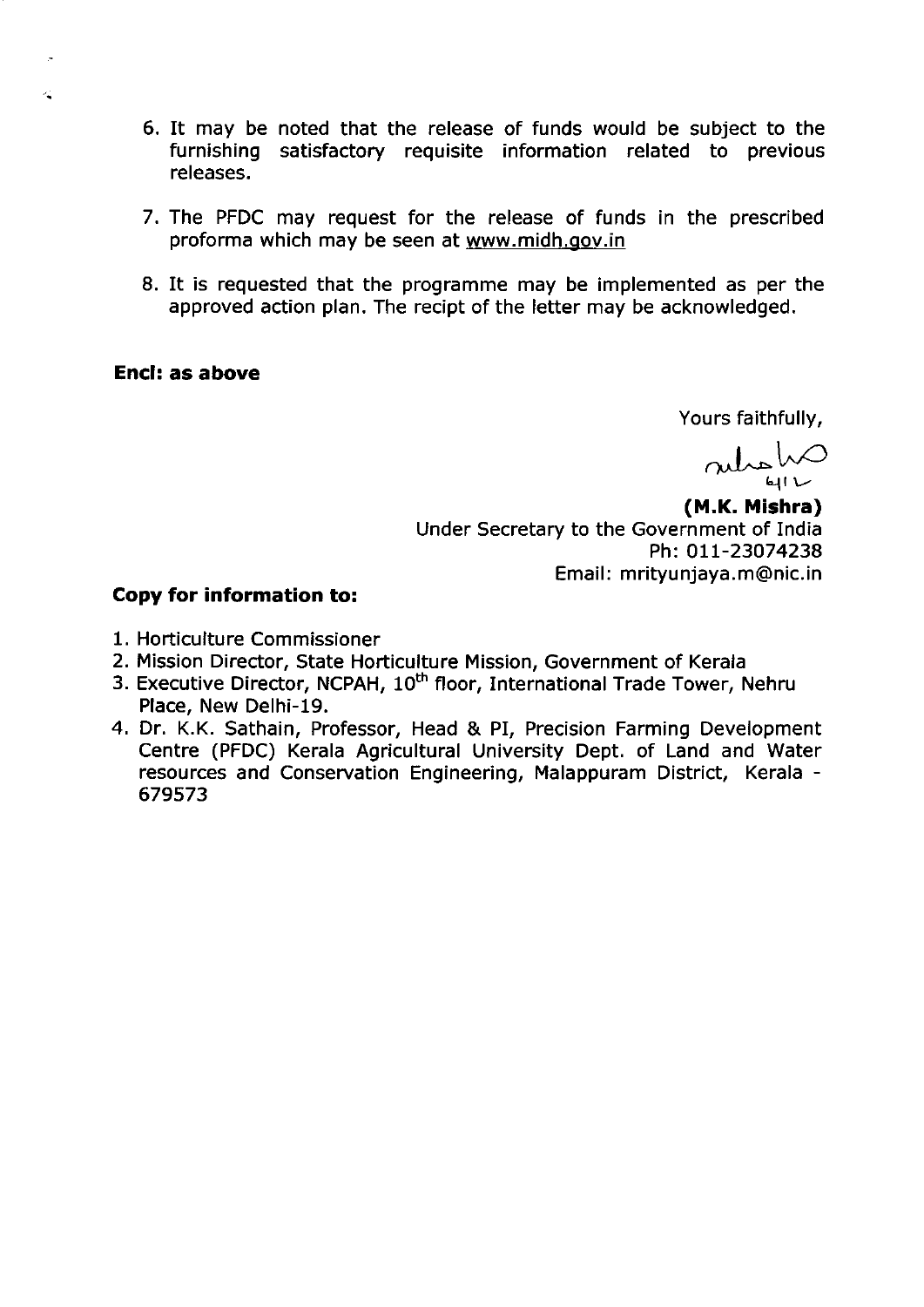# Physical & Financia! Target of PFDC Tavanur, 2018-19

| <b>S.N.</b>             | <b>Activity / Components</b>                                                               | <b>Physical</b>  | <b>Total</b><br><b>Amount</b> |
|-------------------------|--------------------------------------------------------------------------------------------|------------------|-------------------------------|
| $\mathbf{1}$            | 200<br>hrs Skill development programme<br><b>on</b><br>Greenhouse operator & MI Technician | 1                | 4.93                          |
| $\overline{\mathbf{z}}$ | <b>Technology Demonstration &amp; transfer</b>                                             |                  |                               |
|                         | training<br>(a)<br>One<br>day<br>and<br>awareness<br>programme to farmers 25 persons/day   | 12               | 3.20                          |
|                         | (b) Technology Display & Information Center                                                | 1                | 2.00                          |
|                         | (c) Participation in Agri events                                                           | $\overline{2}$   | 0.70                          |
|                         | (d) Literatures & Publications                                                             | 4                | 0.75                          |
|                         | (e) Seminar & Workshop                                                                     | $\mathbf{1}$     | 0.50                          |
|                         | (f) Impact study & survey                                                                  | 6                | 0.3                           |
|                         | (g) Others Activities such as Survey, radio &<br>TV talk, print media etc                  | 4                | 0.55                          |
|                         | <b>Subtotal of -2</b>                                                                      | 30               | 8.00                          |
| 3                       | <b>Technology Refinement</b>                                                               |                  |                               |
|                         | New trial                                                                                  | $\boldsymbol{4}$ | 10.87                         |
| 4                       | <b>HRD</b><br><b>Staff</b><br>Exposure/<br>Orientation<br>programmes & travelling          | 5                | 1.00                          |
| 5                       | - Emoluments<br>Manpower Deployment<br>οf<br>contractual staff                             | 4                | 12.96                         |
|                         | <b>Total Budgetary Requirement</b>                                                         | 44               | 37.76                         |
| 6                       | Spill over activities of 2017-18                                                           |                  |                               |
|                         | (a) Demonstration at PFDC farms                                                            | $\overline{2}$   | 2.00                          |
|                         | (b) Demonstration at Farmers field/KVK                                                     | 3                | 5.50                          |
|                         | Subtotal of Spill over activity 2017-18                                                    | 5                | 7.50                          |
|                         | <b>Total Budgetary Requirement</b>                                                         | 49               | 45.26                         |

Physical in No. & Financial in Rs. lakh

جىلە قرا ب<br>1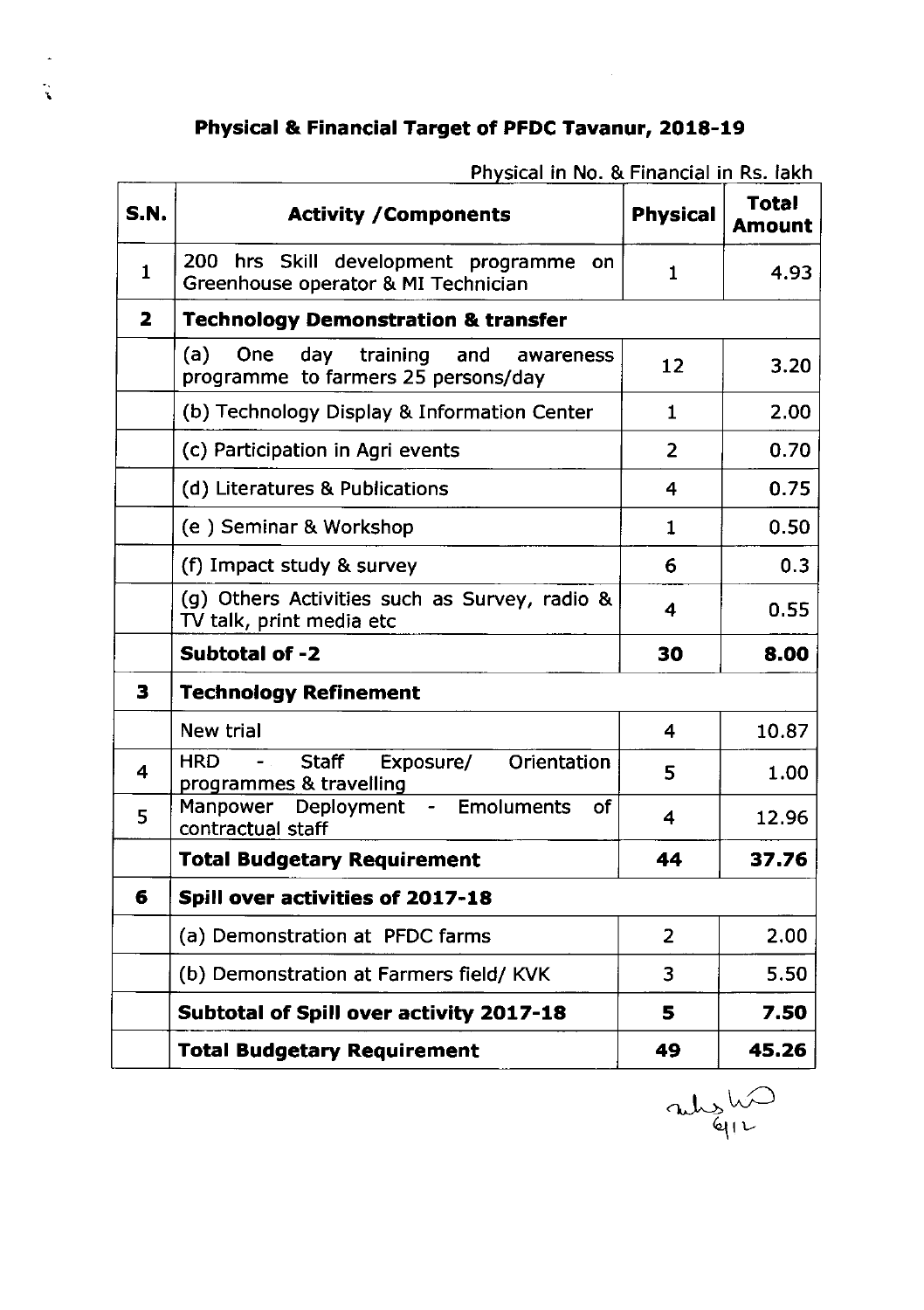Krishi Bhawan, New Delhi Dated 04 December, 2018

To,

Mission Director, State Horticulture Mission, Government of Jharkhand, Krishi Bhavan, Kanke Road, Ranchi-834008

## Subject: Approva! of Annual Action Plan 2O18-19 of Precision Farming Development Center (PFDC) at Ranchi under National Horticulture Mission-regarding.

Sir,

I am directed to convey the approval of Annual Action Plan of PFDC located at Ranchi at an outlay of Rs, 1.57 lakhs for implementation of various activities by the PFDCs in concerned State approved during 2017-18 (spill over activities). The component-wise details of Annual Action Plan indicating physical target and financial outlay are enclosed. SHM may communicate the sanction to the individual PFDC. The approval is subject to the following terms and conditions:

- 1. The State Horticulture Mission/Department of Horticulture will take up the programme for setting up of model nurseries, protected cultivation and lining of community tanks/ponds and any other works relating to Plasticulture applications in close coordination with the Precision Farming Development Centre (PFDC) designated for the State.
- 2. Scientists from PFDCs should also visit farmers'field periodically.
- 3. The National Committee on Plasticulture Applications in Horticulture (NCPAH) will monitor the progress of PFDCs and submit the progress report to this Department.
- 4. The Annual statement of Accounts and Utilization Certificates for 2OL7- 18 may be furnished to facilitate release of funds.
- 5, The monthly progress may be posted by the PFDCs and NCPAH on the NHM website by the 5th of every month and hard copy be furnished to this Department by the  $10<sup>th</sup>$  of every month.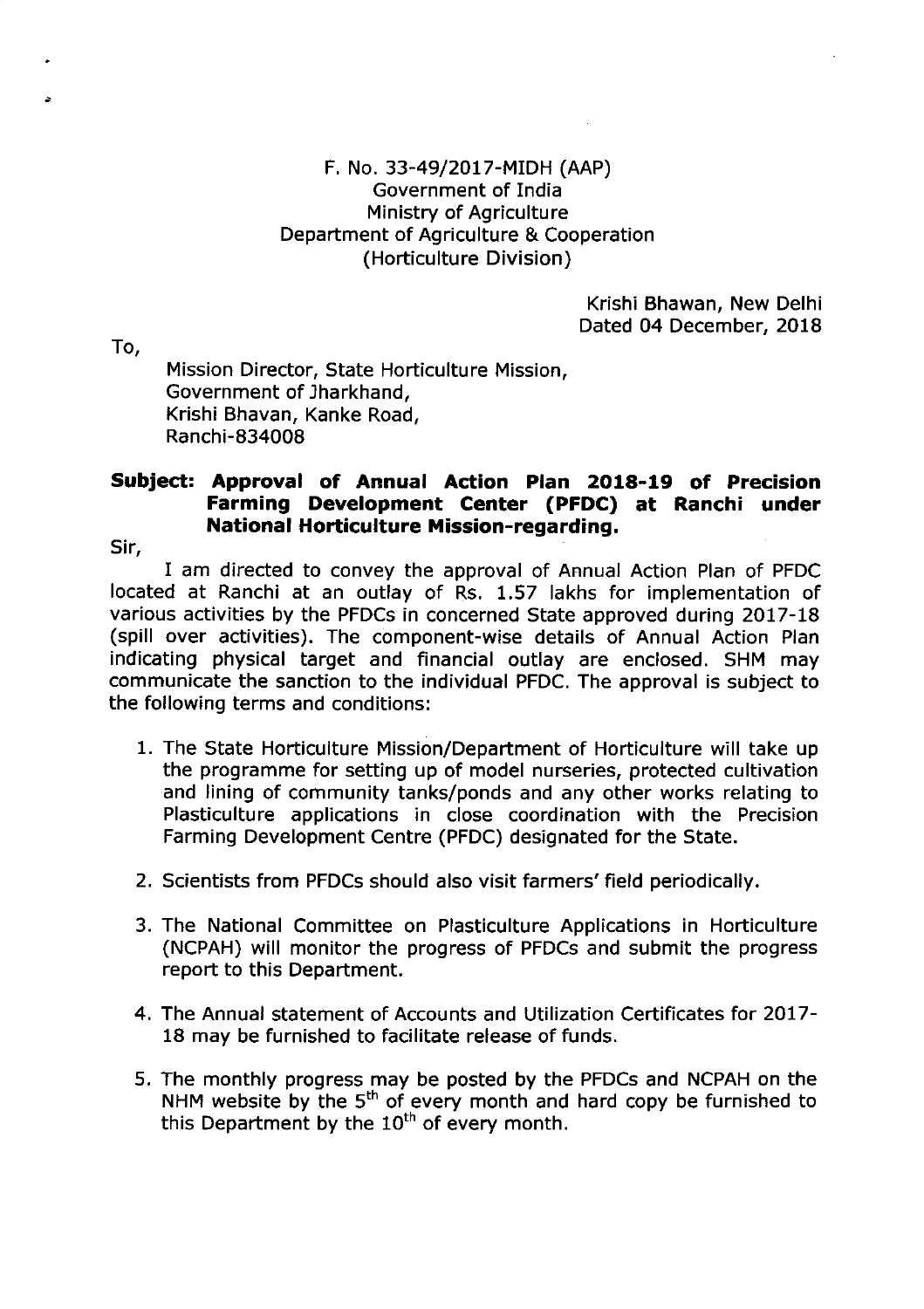- 6, It may be noted that the release of funds would be subject to the furnishing satisfactory requisite information related to previous releases.
- 7. The PFDC may request for the release of funds in the prescribed proforma which may be seen at www.midh.gov.in
- 8. It is requested that the programme may be implemented as per the approved action plan. The recipt of the letter may be acknowledged.

Yours faithfully,

(M.K. Mishra) Under Secretary to the Government of India Ph: 011-23074238 Email: mrityunjaya.m@nic.in

- 1. Horticulture Commissioner
- 2. Mission Director, State Horticulture Mission, Government of Jharkhand
- 3. Executive Director, NCPAH, 10<sup>th</sup> floor, International Trade Tower, Nehru Place, New Delhi-19.
- 4. Dr. Mintu Job, Junior Scientist cum Asstt. Professor & PI, PFDC, Deptt of Agril. Engineering, Birsa Agricultural University,Ranchi P.O. Kanke, Ranchi - 834005, Jharkhand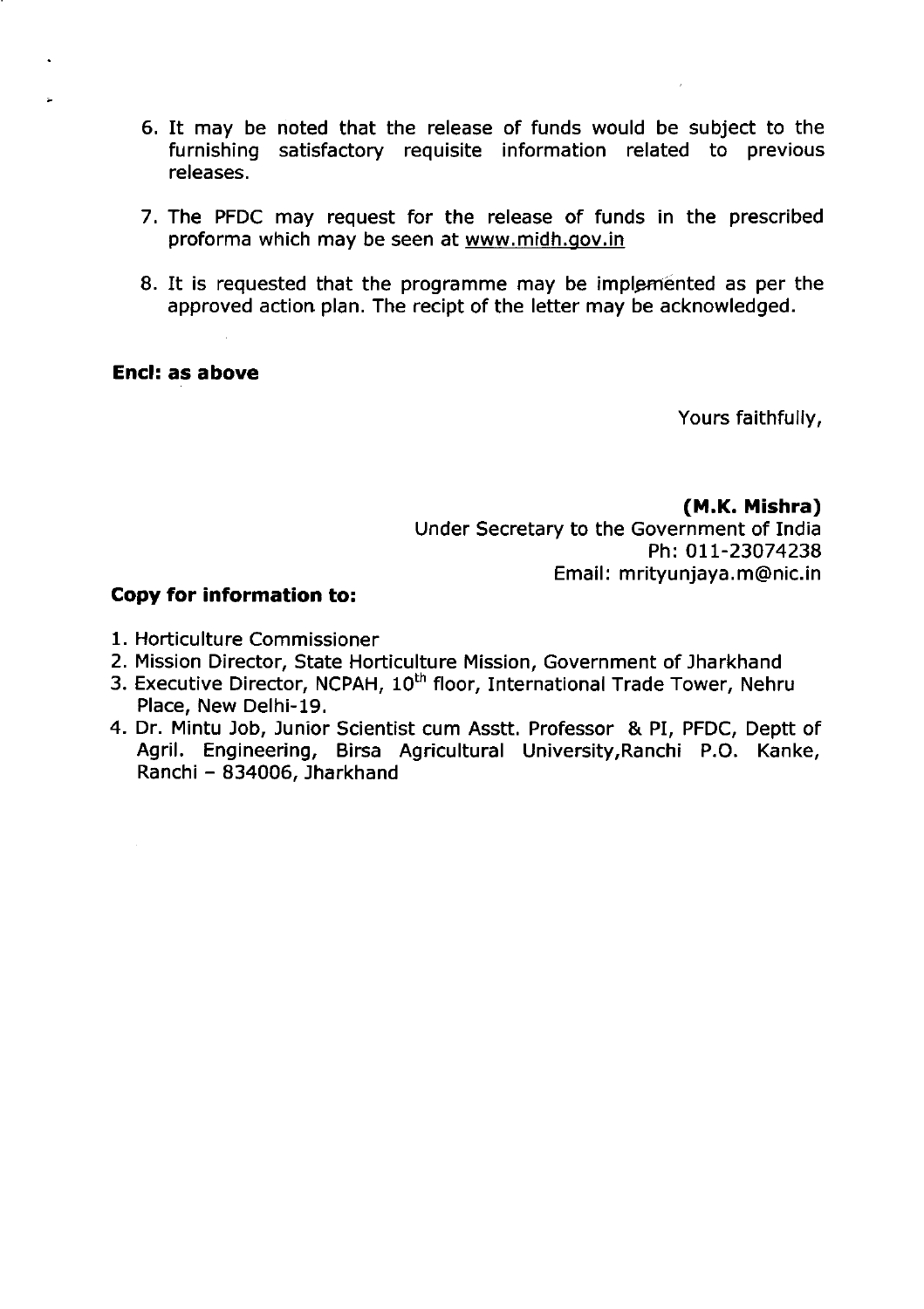# Physica! & Financial Target of PFDC Ranchi, 2018-19

| <b>S.N.</b>  | <b>Activity / Components</b>                                                  | <b>Physical</b> | <b>Financial</b> |
|--------------|-------------------------------------------------------------------------------|-----------------|------------------|
| $\mathbf{1}$ | 200 hrs Skill development programme<br>on Greenhouse operator & MI Technician | 0               | 0.00             |
| 2            | <b>Demonstration</b><br>Technology<br>&<br>transfer                           |                 |                  |
|              | (a) One day training and awareness<br>programme to farmers 25 persons/day     | 0               | 0.00             |
|              | (b) Demonstration at PFDC farms                                               | 0               | 0.00             |
|              | (c) Technology Display & Information<br>Centre                                | 0               | 0.00             |
|              | (d) Participation in Agri events                                              | 0               | 0.00             |
|              | (e) Literatures & Publications                                                | $\bf{0}$        | 0.00             |
|              | (f) Seminar & Workshop                                                        | $\bf{0}$        | 0.00             |
|              | (g) Impact study & Survey                                                     | $\mathbf 0$     | 0.00             |
|              | (h) Others Activities such as Survey,<br>radio & TV talk, print media etc     | $\bf{0}$        | 0.00             |
|              | Subtotal of -2                                                                | 0               | 0.00             |
| 3            | <b>Technology Refinement</b>                                                  |                 |                  |
|              | <b>New Trial</b>                                                              | $\Omega$        | 0.00             |
| 4            | - Staff Exposure/ Orientation<br><b>HRD</b><br>programmes & travelling        | $\Omega$        | 0.00             |
| 5            | Manpower Deployment - Emoluments of<br>contractual staff                      | 0               | 0.00             |
|              | <b>Total Budgetary Requirement</b>                                            | 0               | 0.00             |
| 6            | Spill over activities of 2017-18                                              |                 |                  |
|              | (a) Demonstration at Farmers field                                            | $\overline{2}$  | 1.21             |
|              | (b) Ongoing Trials                                                            | 1               | 0.36             |
|              | Subtotal of Spill over activity 2017-<br>18                                   | 3               | 1.57             |
|              | <b>Total Budgetary Requirement</b>                                            | 3               | 1.57             |

Physical in No. & Financial in Rs. lakh

 $\omega_{\rm V}^{\rm I}$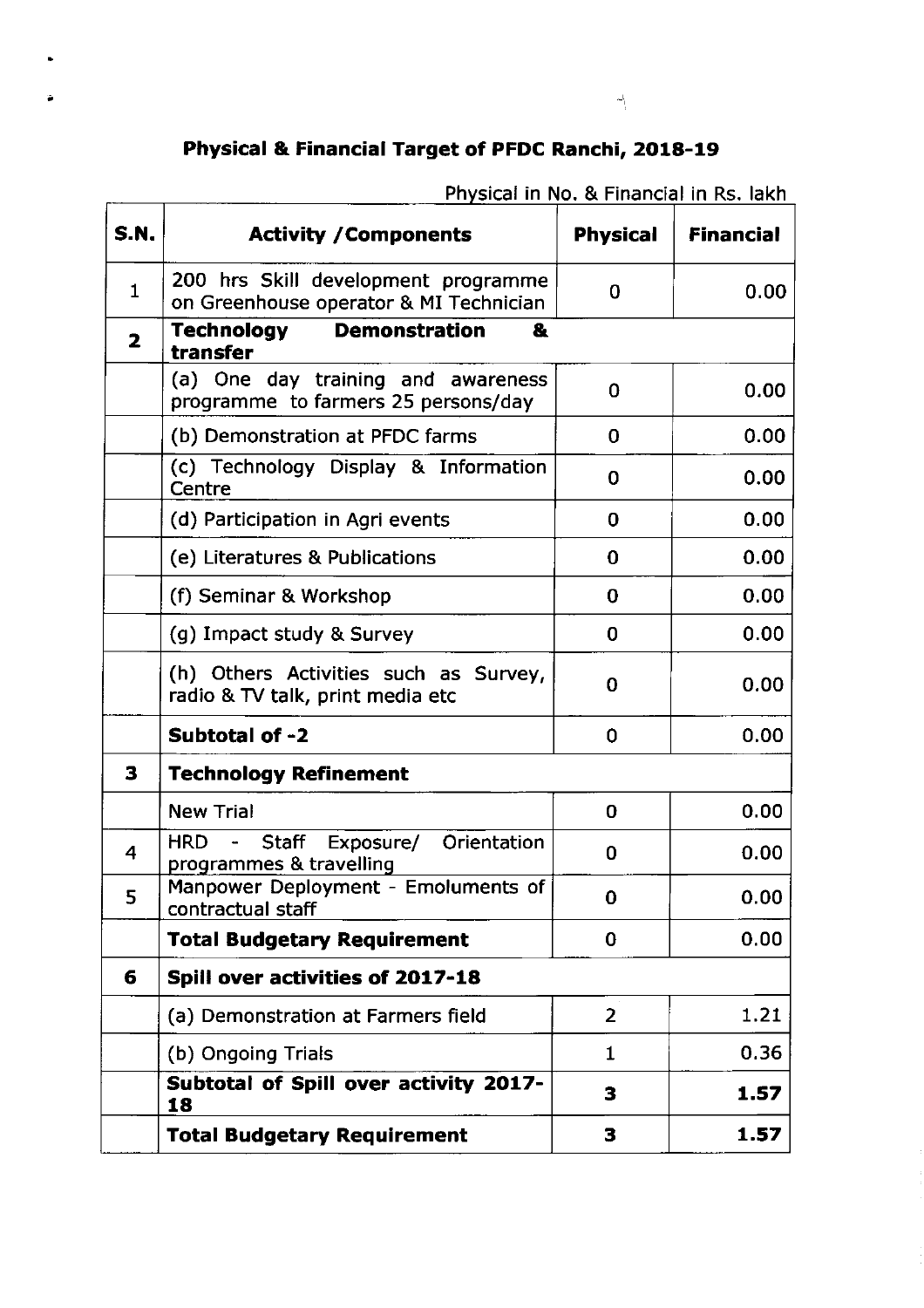Krishi Bhawan, New Delhi Dated 04 December, 2018

To,

Managing Director Small Farmers Agriculture Consortium (SFAC) NCUI Auditorium Building, Institutional Area August Kranti Marg, Hauz Khas, New Delhi Fax:26862367

# Subject: Approval of Annual Action Plan 2018-19 of Precision Farming Development Centre (PFDC) at Solan under National Horticulture Mission-regarding.

Sir,

I am directed to convey the approval of Annual Action Plan of PFDC located at Solan at an outlay of Rs. 49,39 lakh (including spill over activities amounting to Rs. 8.01 Lakhs) for implementation of various activities by the PFDCs in concerned State during 2018-19. The component-wise details of Annual Action Plan indicating physical target and financial outlay are enclosed. SHM may communicate the sanction to the individual PFDC. The approval is subject to the following terms and conditions:

- 1. The State Horticulture Mission/Depaftment of Horticulture will take up the programme for setting up of model nurseries, protected cultivation and lining of community tanks/ponds and any other works relating to Plasticulture applications in close coordination with the Precision Farming Development Centre (PFDC) designated for the State.
- 2. Scientists from PFDCs should also visit farmers'field periodically.
- 3. The National Committee on Plasticulture Applications in Horticulture (NCPAH) will monitor the progress of PFDCs and submit the progress report to this Department.
- 4. The Annual statement of Accounts and Utilization Certificates for 2OL7- 18 may be furnished to facilitate release of funds.
- 5. The monthly progress may be posted by the PFDCs and NCPAH on the NHM website by the 5<sup>th</sup> of every month and hard copy be furnished to this Department by the  $10^{th}$  of every month.
- 6. It may be noted that the release of funds would be subject to the furnishing satisfactory requisite information related to previous releases.

 $\omega$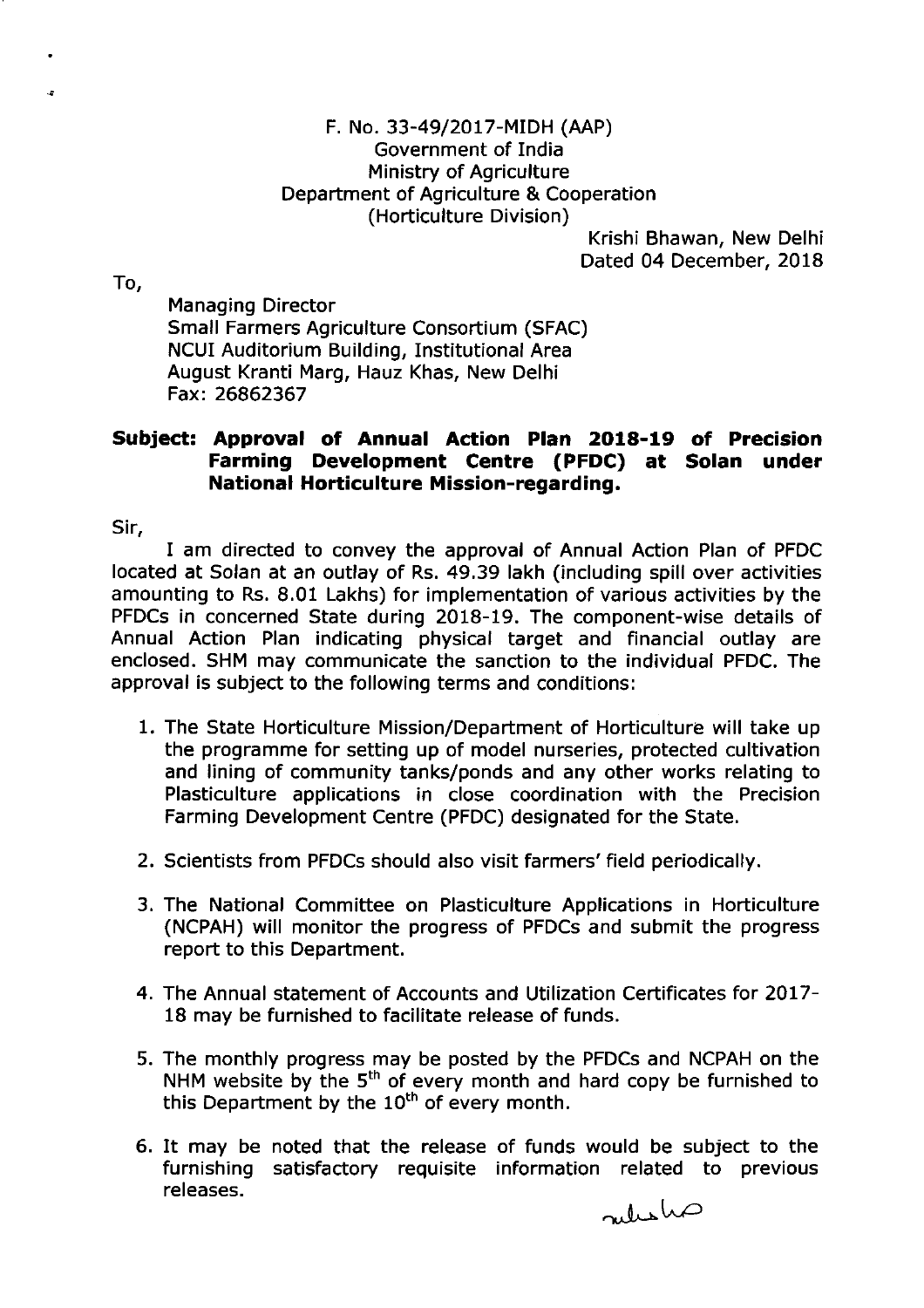- 7. The PFDC may request for the release of funds in the prescribed proforma which may be seen at www.midh.gov.in
- 8. It is requested that the programme may be implemented as per the approved action plan. The recipt of the letter may be acknowledged.

 $\ddot{\cdot}$ 

Yours faithfully,

who ha

(M.K. Mis hra) Under Secretary to the Government of India Ph: OIL-23074238 Email: mrityunjaya.m@nic.in

- 1. Horticulture Commissioner
- 2. Mission Director, State Horticulture Mission, Government of Himachal Pradesh
- 3. Executive Director, NCPAH, 10<sup>th</sup> floor, International Trade Tower, Nehru Place, New Delhi-19.
- 4. Dr, R,S. Spehia, Assistant Professor & P I, PFDC, Depaftment of Soil Science & Water Management, Dr, Y,S. Parmar University of Hort. & Forestry, Solan, Nauni - 173 230, Himachal Pradesh.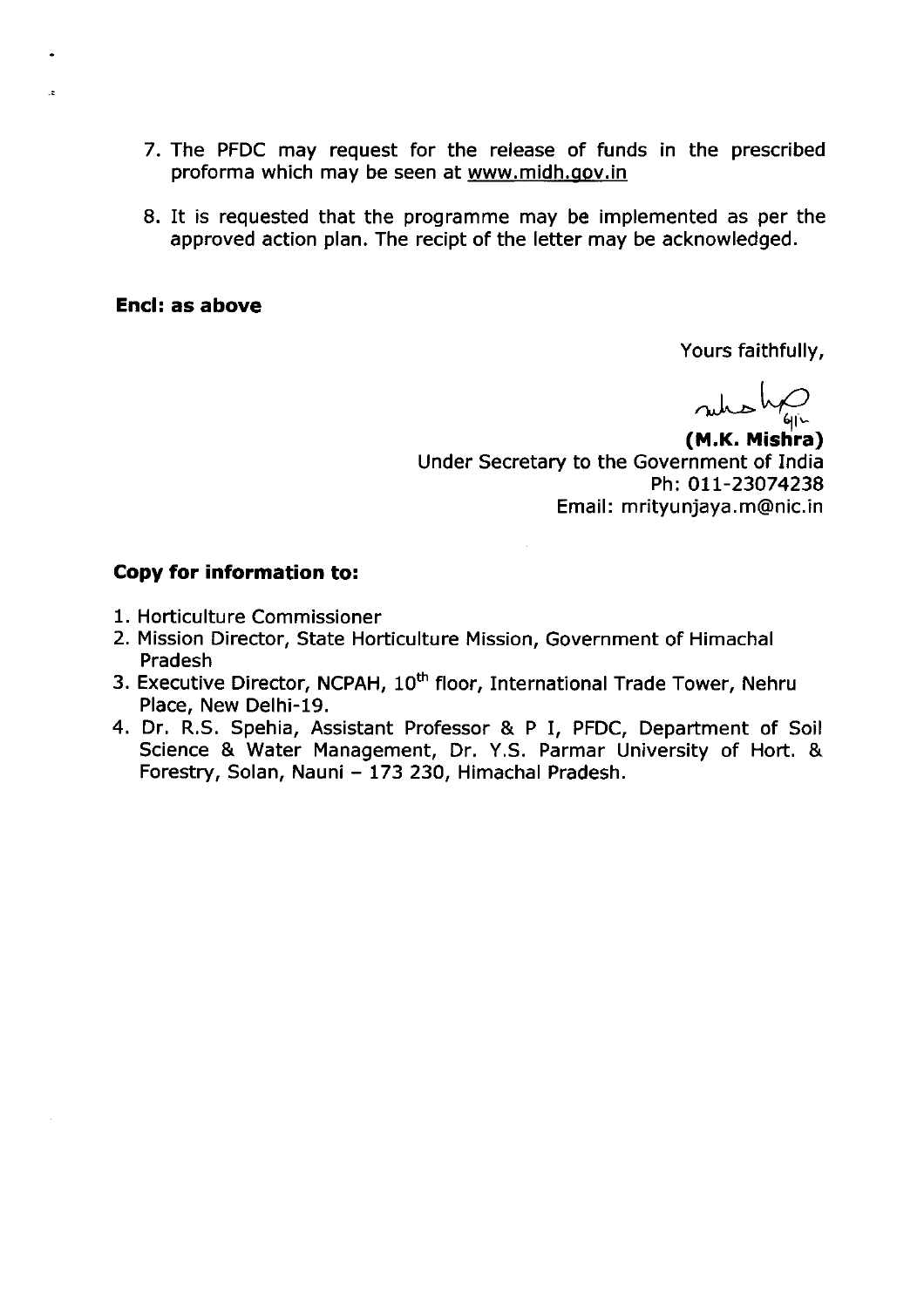# Physical & Financial Target of PFDC Solan, 2018-19

 $\mathbf{r}$ 

| <b>S.N.</b>  | <b>Activity / Components</b>                                                                 | <b>Physical</b> | <b>Financial</b> |
|--------------|----------------------------------------------------------------------------------------------|-----------------|------------------|
| $\mathbf{1}$ | 200 hrs Skill development programme<br>on.<br>Greenhouse operator & MI Technician            | $\mathbf{1}$    | 4.93             |
| $\mathbf{z}$ | <b>Technology Transfer &amp; Demonstration</b>                                               |                 |                  |
|              | (a)<br><b>One</b><br>day training<br>and<br>awareness<br>programme to farmers 25 persons/day | 6               | 3.25             |
|              | (b) Participation in Agri events                                                             | $\overline{2}$  | 1.75             |
|              | (c) Literatures, Publications & documentary                                                  | 3               | 2.00             |
|              | (d) Seminar & workshop                                                                       | $\mathbf{1}$    | 3.00             |
|              | (e) Others Activities radio & TV talk, print<br>media etc.                                   | 4               | 0.25             |
|              | (f) Impact study and survey                                                                  | 6               | 1.50             |
|              | Subtotal of -2                                                                               | 22              | 11.75            |
| 3            | <b>Technology Refinement</b>                                                                 |                 |                  |
|              | <b>New trial</b>                                                                             | $\overline{2}$  | 7.34             |
| 4            | HRD - Staff Exposure/ Orientation programmes<br>& travelling                                 | 3               | 5.00             |
| 5            | Manpower Deployment - Emoluments<br><b>of</b><br>contractual staff                           | 4               | 12.36            |
|              | <b>Total Budgetary Requirement</b>                                                           | 32              | 41.38            |
| 6            | Spill over activities 2017-18                                                                |                 |                  |
|              | (a) Demonstration at PFDC farms                                                              | 8               | 2.61             |
|              | (b) Demonstration at Farmers field/KVK                                                       | 1               | 1.45             |
|              | (c) Ongoing Trials                                                                           | 4               | 3.95             |
|              | Subtotal of Spill over activity 2017-18                                                      | 13              | 8.01             |
|              | <b>Total Budgetary Requirement</b>                                                           | 45              | 49.39            |

## Physical in Nos & Financial in Rs lakh

when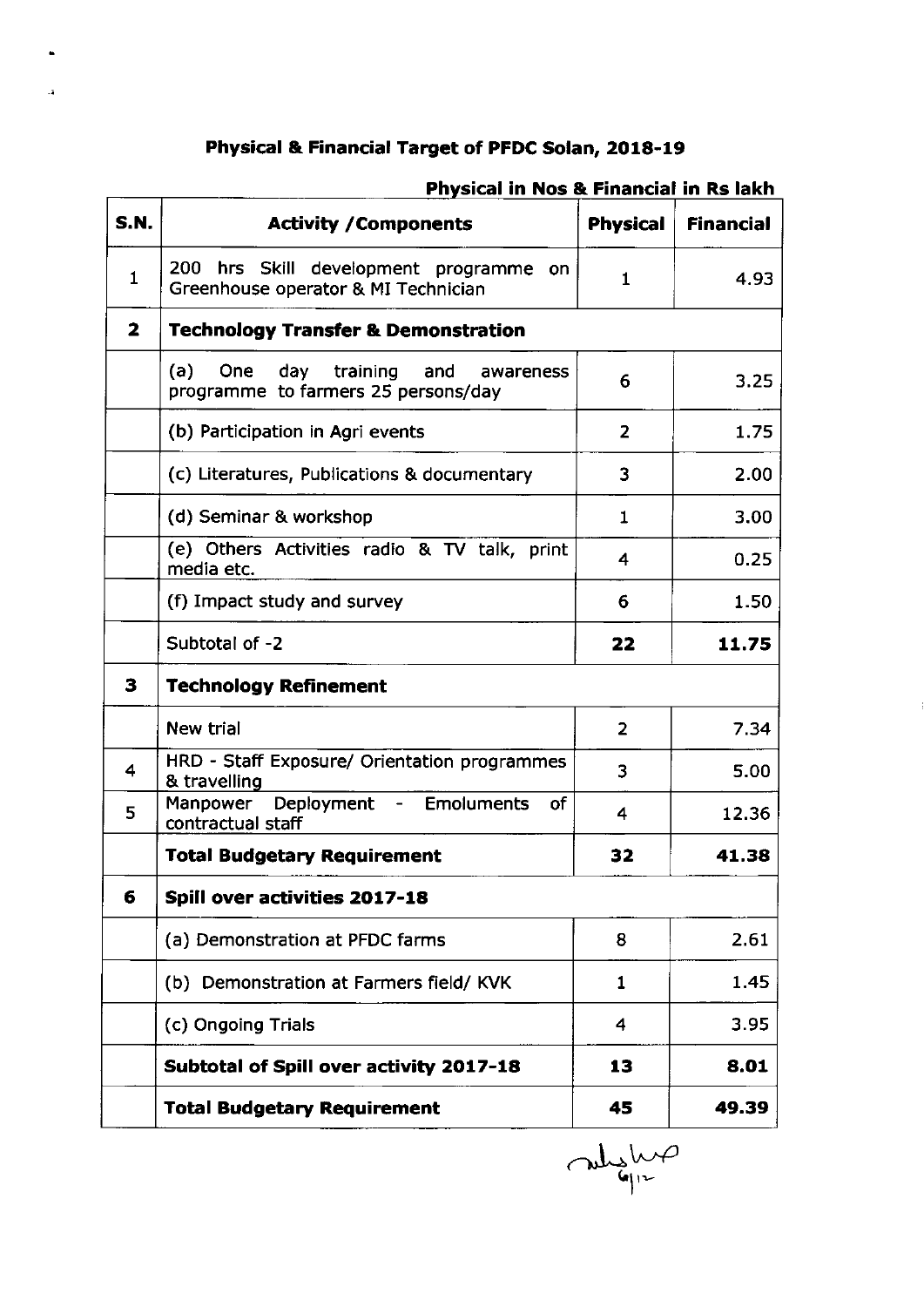Krishi Bhawan, New Delhi Dated 04 December, 2018

To,

Director Horticulture-cum-Mission Director State Horticulture Mission, Government of Bihar Barrack No. 13, Main Secretariat Campus Patna - 800 <sup>015</sup>

# Subject: Approval of Annual Action Plan 2018-19 of Precision Farming Development Center (PFDC) at Samastipur under National Horticulture Mission-regarding.

Sir,

I am directed to convey the approval of Annual Action Plan of PFDC located at Samastipur at an outlay of Rs. 46,56 lakh (including spill over activities amounting to Rs. 6.15 Lakhs) for implementation of various activities by the PFDCs in concerned State during 2018-19, The componentwise details of Annual Action Plan indicating physical target and financial outlay are enclosed. SHM may communicate the sanction to the individual PFDC. The approval is subject to the following terms and conditions:

- 1. The State Horticulture Mission/Department of Horticulture will take up the programme for setting up of model nurseries, protected cultivation and lining of community tanks/ponds and any other works relating to Plasticulture applications in close coordination with the Precision Farming Development Centre (PFDC) designated for the State.
- 2, Scientists from PFDCs should also visit farmers'field periodically.
- 3. The National Committee on Plasticulture Applications in Horticulture (NCPAH) will monitor the progress of PFDCs and submit the progress report to this Department.
- 4. The Annual statement of Accounts and Utilization Certificates for 2017-18 may be furnished to facilitate release of funds.
- 5. The monthly progress may be posted by the PFDCs and NCPAH on the NHM website by the  $5<sup>th</sup>$  of every month and hard copy be furnished to this Department by the  $10<sup>th</sup>$  of every month.
- 6. It may be noted that the release of funds would be subject to the furnishing satisfactory requisite information related to previous releases.  $\int_{0}^{1}$   $\int_{0}^{\infty}$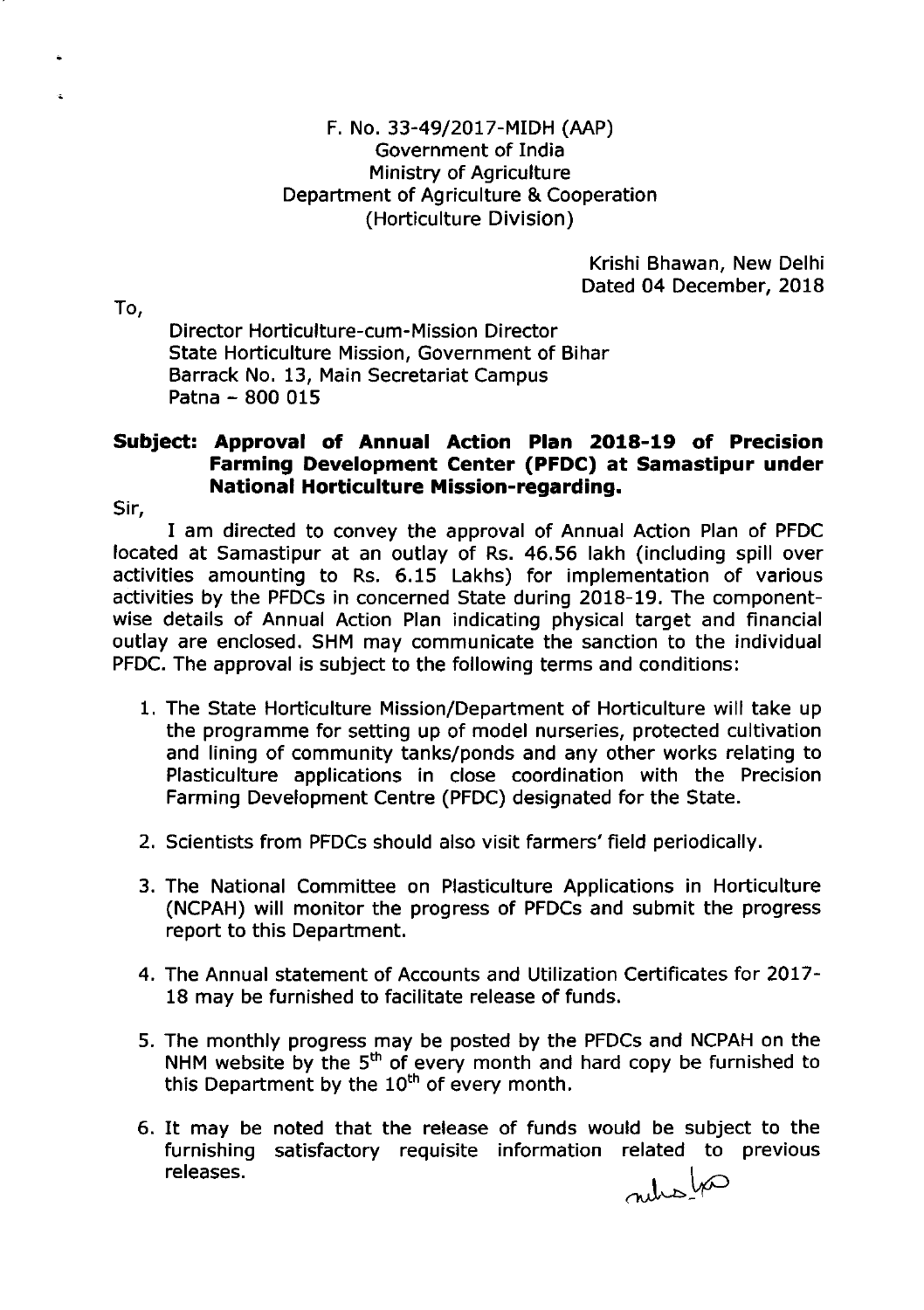- 7. The PFDC may request for the release of funds in the prescribed proforma which may be seen at www.midh.gov.in
- 8. It is requested that the programme may be implemented as per the approved action plan. The recipt of the letter may be acknowledged.

ů.

Yours faithfully,

 $m_{\phi}$ 

(M.K. Mishra) Under Secretary to the Government of India Ph: 011-23074238 Email: mrityunjaya.m@nic.in

- 1. Horticulture Commissioner
- 2. Mission Director, State Horticulture Mission, Government of Bihar
- 3. Executive Director, NCPAH, 10<sup>th</sup> floor, International Trade Tower, Nehru Place, New Delhi-19,
- 4. Er. Sanjay Kumar Nirala, Asstt. Prof Cum- Jr. Scientist & PI, Deptt. of Soil & Water Conservation Engineering, & PI, PFDC, College of Agricultural Engg., Rajendra Agricultural University, Pusa (Samastipur) - 848125, Bihar, Telefax:06274 - 24O27O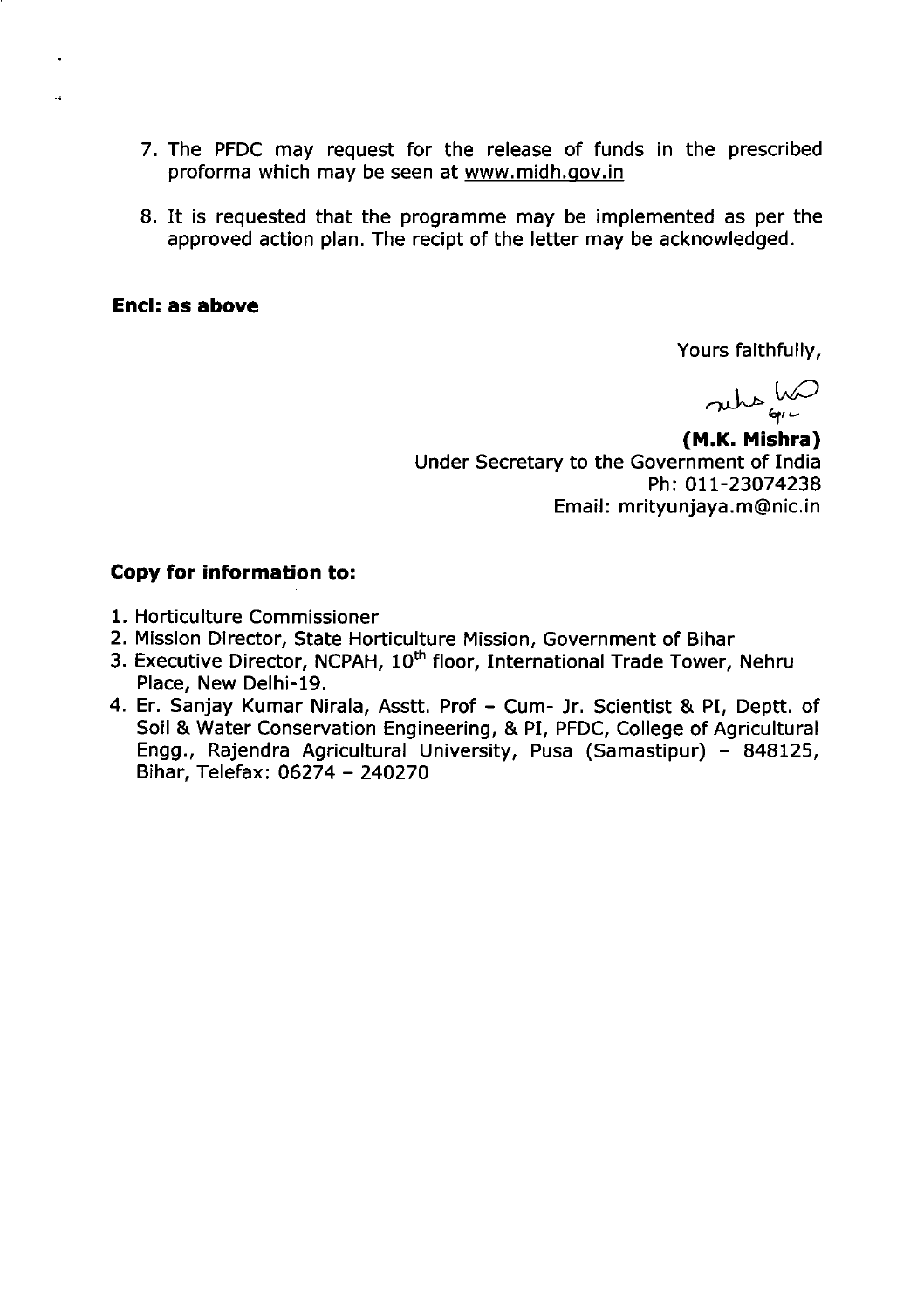# Physica! & Financia! Target of PFDC Samastipur, 2018-19

 $\bar{\mathcal{A}}$ 

 $\bullet$ 

 $\hat{\boldsymbol{\epsilon}}$ 

| <b>S.N.</b>  | <b>Activity / Components</b>                                                  | <b>Physical</b>         | <b>Total</b><br><b>Amount</b> |
|--------------|-------------------------------------------------------------------------------|-------------------------|-------------------------------|
| $\mathbf{1}$ | 200 hrs Skill development programme on<br>Greenhouse operator & MI Technician | $\mathbf{1}$            | 5.00                          |
| $\mathbf{z}$ | <b>Technology Demonstration &amp; transfer</b>                                |                         |                               |
|              | (a) One day training and awareness<br>programme to farmers 25 persons/day     | 18                      | 4.20                          |
|              | (b) Participation in Agri events                                              | $\overline{2}$          | 0.19                          |
|              | (c) Literatures & Publications                                                | 5                       | 0.45                          |
|              | (d) Impact Study & survey                                                     | 5                       | 0.25                          |
|              | (e) Seminar & Workshop                                                        | $\mathbf{1}$            | 6                             |
|              | (f) Others Activities such as Survey, radio<br>& TV talk, print media etc     | 5                       | 0.20                          |
|              | Subtotal of -2                                                                | 36                      | 11.29                         |
|              | <b>Technology Refinement</b>                                                  |                         |                               |
| 3            | New trial                                                                     | $\overline{2}$          | 9.28                          |
| 4            | Orientation<br><b>HRD</b><br>Staff Exposure/<br>programmes & travelling       | $\overline{\mathbf{4}}$ | 1.90                          |
| 5            | Manpower Deployment - Emoluments of<br>contractual staff                      | 4                       | 12.94                         |
|              | <b>Total Budgetary Requirement 2018-19</b>                                    | 47                      | 40.41                         |
| 6            | <b>Spill over activities of 2017-18</b>                                       |                         |                               |
|              | (a) Demonstration at PFDC farms & TDIC                                        | 4                       | 4.00                          |
|              | (b) Demonstration at Farmers field & KVK                                      | $\overline{2}$          | 1.00                          |
|              | (c) Ongoing Trials                                                            | $\overline{2}$          | 1.15                          |
|              | Subtotal of Spill over activity 2017-18                                       | 8                       | 6.15                          |
|              | <b>Total Budgetary Requirement</b>                                            | 55                      | 46.56                         |

Physical in No. & Financial in Rs. lakh

 $\lambda$ ulust $\varphi$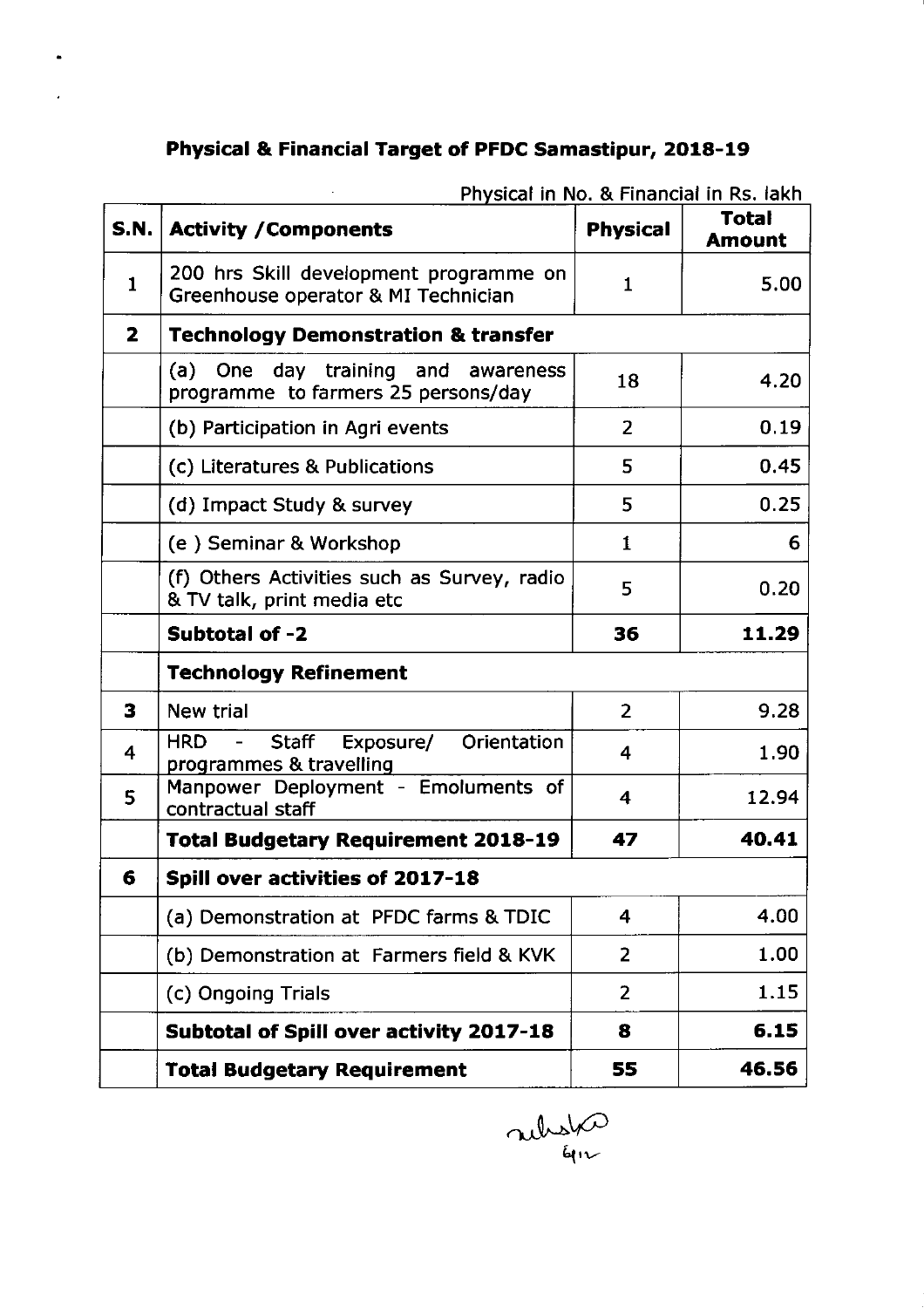Krishi Bhawan, New Delhi Dated 04 December, 2018

To,

The Director of Horticulture & Mission Director, Government of Chhattisgarh, HOD Building, Indravati Bhawan, II Block, 4th Floor, New Raipur-492001 (Chhattisgarh). Fax: O77 l-2433002, 4285L02

## Subject: Approval of Annual Action Plan 2018-19 of Precision Farming Development Center (PFDC) at Raipur under National Horticulture Mission-regarding.

Sir,

I am directed to convey the approval of Annual Action Plan of PFDC located at Raipur at an outlay of Rs, 57.05 lakh (including spill over activities amounting to Rs. 10.00 Lakhs) for implementation of various activities by the PFDCs in concerned State during 2018-19, The component-wise details of Annual Action Plan indicating physical target and financial outlay are enclosed. SHM may communicate the sanction to the individual PFDC. The approval is subject to the following terms and conditions:

- 1. The State Horticulture Mission/Department of Horticulture will take up the programme for setting up of model nurseries, protected cultivation and lining of community tanks/ponds and any other works relating to Plasticulture applications in close coordination with the Precision Farming Development Centre (PFDC) designated for the State.
- 2. Scientists from PFDCs should also visit farmers'field periodically.
- 3. The National Committee on Plasticulture Applications in Horticulture (NCPAH) will monitor the progress of PFDCs and submit the progress report to this Department.
- 4. The Annual statement of Accounts and Utilization Certificates for 2OL7- 18 may be furnished to facilitate release of funds.
- 5. The monthly progress may be posted by the PFDCs and NCPAH on the NHM website by the 5<sup>th</sup> of every month and hard copy be furnished to this Department by the  $10<sup>th</sup>$  of every month.

rubsh $\infty$  $4\,$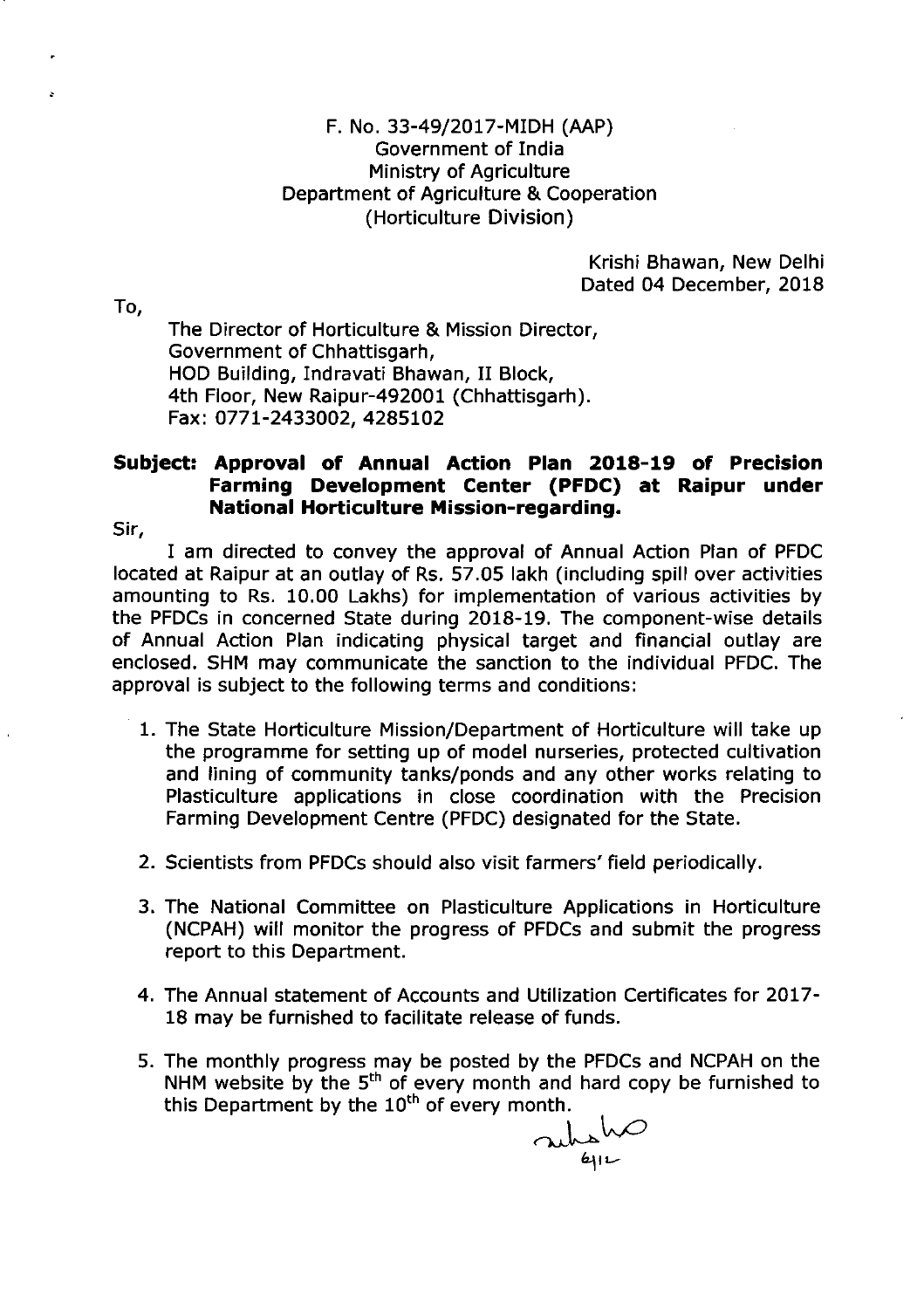- 6. It may be noted that the release of funds would be subject to the furnishing satisfactory requisite information related to previous releases.
- 7. The PFDC may request for the release of funds in the prescribed proforma which may be seen at www.midh.gov.in
- 8. It is requested that the programme may be implemented as per the approved action plan. The recipt of the letter may be acknowledged.

Yours faithfully,

 $\omega$ lwC

(M.K. Mishra) Under Secretary to the Government of India Ph: OIL-23O74238 Email: mrityunjaya.m@nic.in

- 1. Horticulture Commissioner
- 2. Mission Director, State Horticulture Mission, Government of Chhattisgarh
- 3. Executive Director, NCPAH, 10<sup>th</sup> floor, International Trade Tower, Nehru Place, New Delhi-19.
- 4. Dr. G D Sahu, Asst. Professor & PI, PFDC, Department of Horticulture Indira Gandhi Agricultural University, Krishi Nagar, Raipur 492 006 Chhattisgarh, Fax: O77l - 2442L31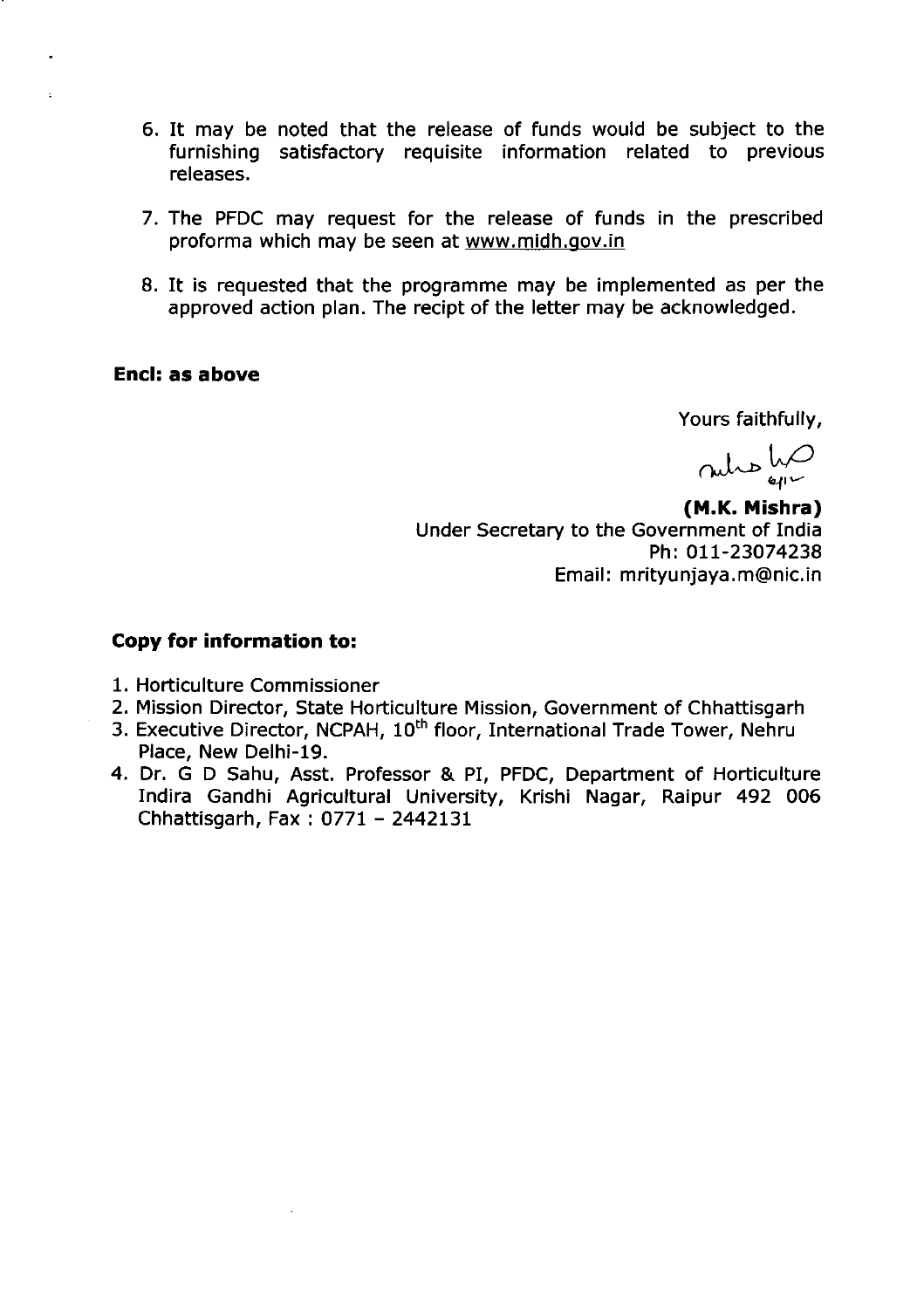# Physical & Financial Target of PFDC Raipur, 2018-19

 $\ddot{\phantom{0}}$ 

| <b>S.N.</b>             | <b>Activity / Components</b>                                                  |                | <b>Physical   Financial</b> |
|-------------------------|-------------------------------------------------------------------------------|----------------|-----------------------------|
| $\mathbf{1}$            | 200 hrs Skill development programme on<br>Greenhouse operator & MI Technician | $\mathbf{1}$   | 5.00                        |
| $\overline{\mathbf{z}}$ | <b>Technology Demonstration &amp; transfer</b>                                |                |                             |
|                         | (a) One day training and awareness<br>programme to farmers 25 persons/day     | 15             | 4.30                        |
|                         | (b) Demonstration at PFDC farms                                               | 11             | 8.00                        |
|                         | (c) Participation in Agri events                                              | 3              | 0.75                        |
|                         | (d) Literatures & Publications                                                | $\overline{4}$ | 1.50                        |
|                         | (e) Seminar/workshop                                                          | $\mathbf{1}$   | 2.50                        |
|                         | Information<br>(f) Technology Display and<br>Center                           | $\mathbf{1}$   | 2.00                        |
|                         | (g) Others Activities such as Survey, radio &<br>TV talk, print media etc     | 5              | 1.00                        |
|                         | Subtotal of -2                                                                | 40             | 20.05                       |
| 3                       | <b>Technology Refinement</b>                                                  |                |                             |
|                         | <b>New trial</b>                                                              | 3              | 6.00                        |
| $\overline{\mathbf{4}}$ | Staff<br>Exposure/ Orientation<br><b>HRD</b><br>programmes & travelling       | 3              | 1.00                        |
| 5                       | Manpower Deployment - Emoluments of<br>contractual staff                      | 4              | 15.00                       |
|                         | <b>Total Budgetary Requirement 2018-19</b>                                    | 51             | 47.05                       |
| 6                       | Spill over activities of 2017-18                                              |                |                             |
|                         | (a) Ongoing Trials                                                            | 5              | 7.00                        |
|                         | (b) Demonstration at Farmers field & KVK                                      | 10             | 3.00                        |
|                         | Subtotal of Spill over activity 2017-18                                       | 15             | 10.00                       |
|                         | <b>Total Budgetary Requirement</b>                                            | 66             | 57.05                       |
|                         |                                                                               | 61 I L         |                             |

Physical in No. & Financial in Rs. lakh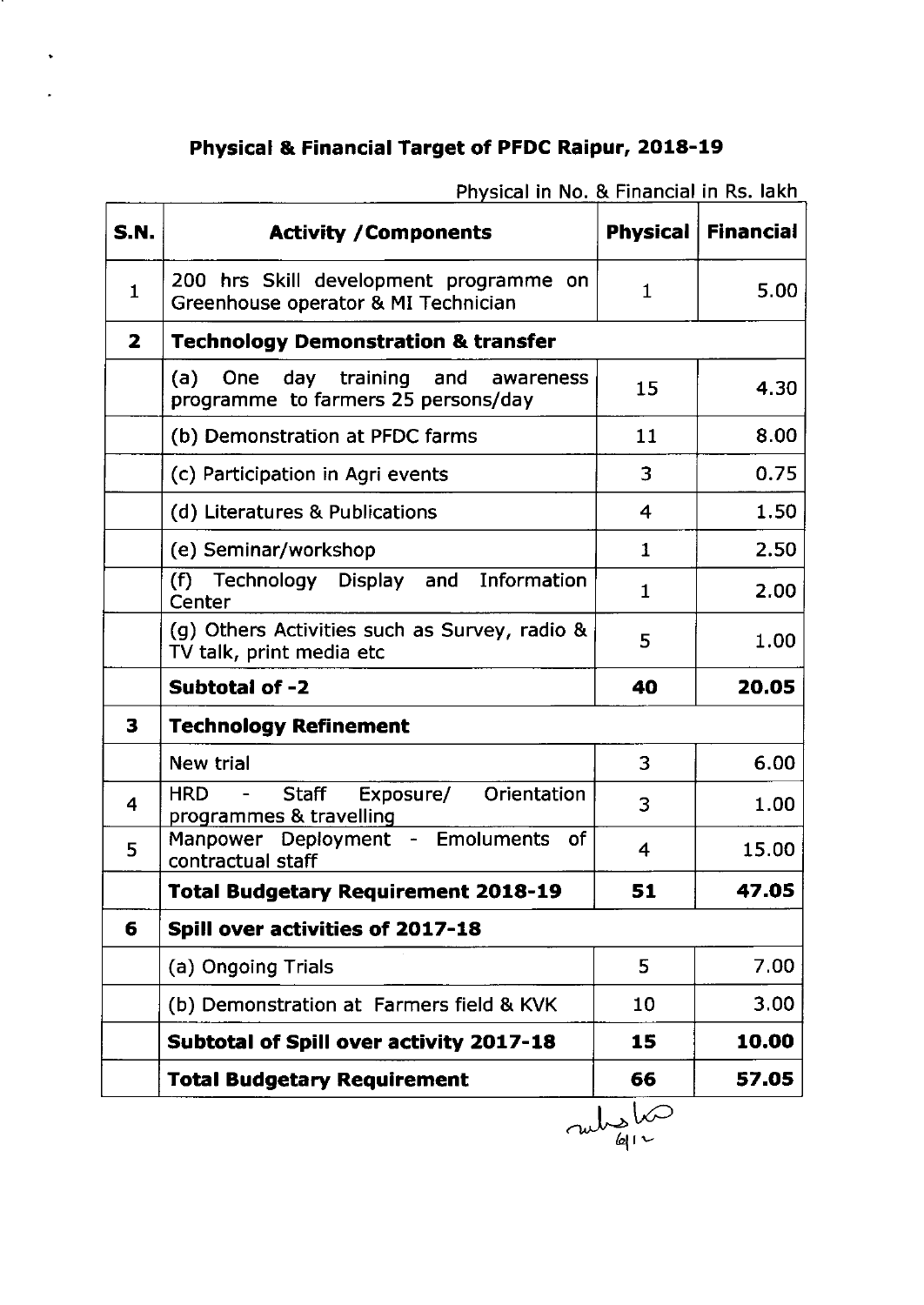Krishi Bhawan, New Delhi Dated 04 December, 2018

To,

Director of Horticulture. Government of Maharashtra, Directorate of Horticulture, Shivaji Nagar, Pune - 411 005 25538095 (telefax)

# Subject: Approval of Annua! Action Plan 2018-19 of Precision Farming Development Center (PFDC) at Rahuri under National Horticulture Mission-regarding.

Sir,

I am directed to convey the approval of Annual Action Plan of PFDC located at Rahuri at an outlay of Rs. 41.04 lakh for implementation of various activities by the PFDCs in concerned State during 2018-19. The component-wise details of Annual Action Plan indicating physical target and financial outlay are enclosed. SHM may communicate the sanction to the individual PFDC. The approval is subject to the following terms and conditions:

- 1. The State Horticulture Mission/Department of Horticulture will take up the programme for setting up of model nurseries, protected cultivation and lining of community tanks/ponds and any other works relating to Plasticulture applications in close coordination with the Precision Farming Development Centre (PFDC) designated for the State,
- 2. Scientists from PFDCs should also visit farmers'field periodically.
- 3. The National Committee on Plasticulture Applications in Horticulture (NCPAH) will monitor the progress of PFDCs and submit the progress report to this Department.
- 4. The Annual statement of Accounts and Utilization Certificates for 2Ol7- 18 may be furnished to facilitate release of funds.
- 5. The monthly progress may be posted by the PFDCs and NCPAH on the NHM website by the  $5^{\text{th}}$  of every month and hard copy be furnished to this Department by the 10<sup>th</sup> of every month.
- 6. It may be noted that the release of funds would be subject to the furnishing satisfactory requisite information related to previous releases.

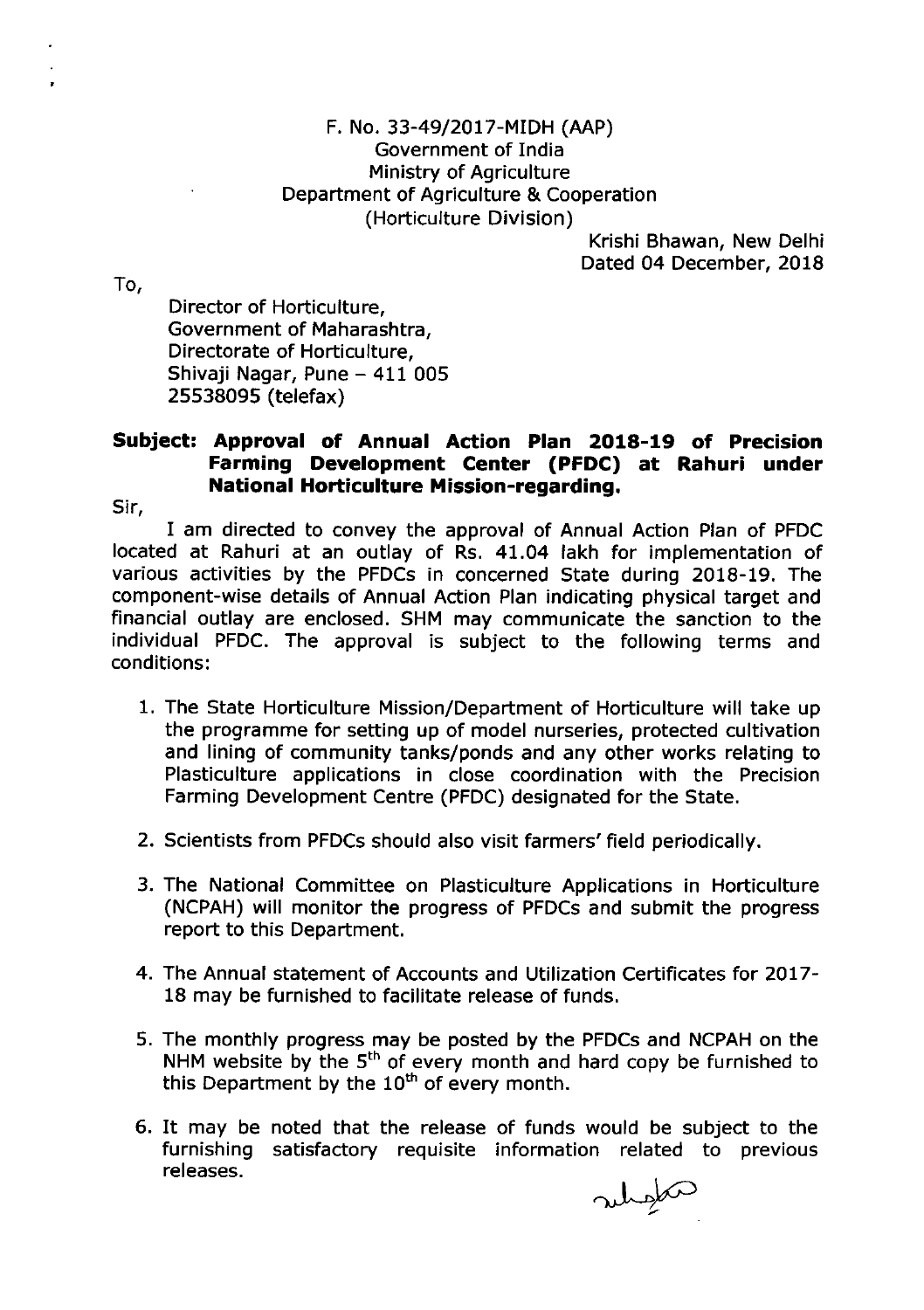- 7. The PFDC may request for the release of funds in the prescribed proforma which may be seen at www.midh.gov.in
- 8. It is requested that the programme may be implemented as per the approved action plan. The recipt of the letter may be acknowledged.

Yours faithfully,

 $\omega$ ,  $\omega$ 

**(M.K. Mishra)**<br>Under Secretary to the Government of India<br>Ph: 011-23074238 Email: mrityunjaya.m@nic.in

- 1. Horticulture Commissioner
- 2. Mission Director, State Horticulture Mission, Government of Maharashtra
- 3. Executive Director, NCPAH, 10<sup>th</sup> floor, International Trade Tower, Nehru Place, New Delhi-19.
- 4. Prof. N N Firake, Assoc. Prof. & PI, PFDC, Dr. A.S. College of Agricultural Engineering, Mahatama Phule Krishi Vidyapeeth, Rahuri - 413722, Distt. Ahmednagar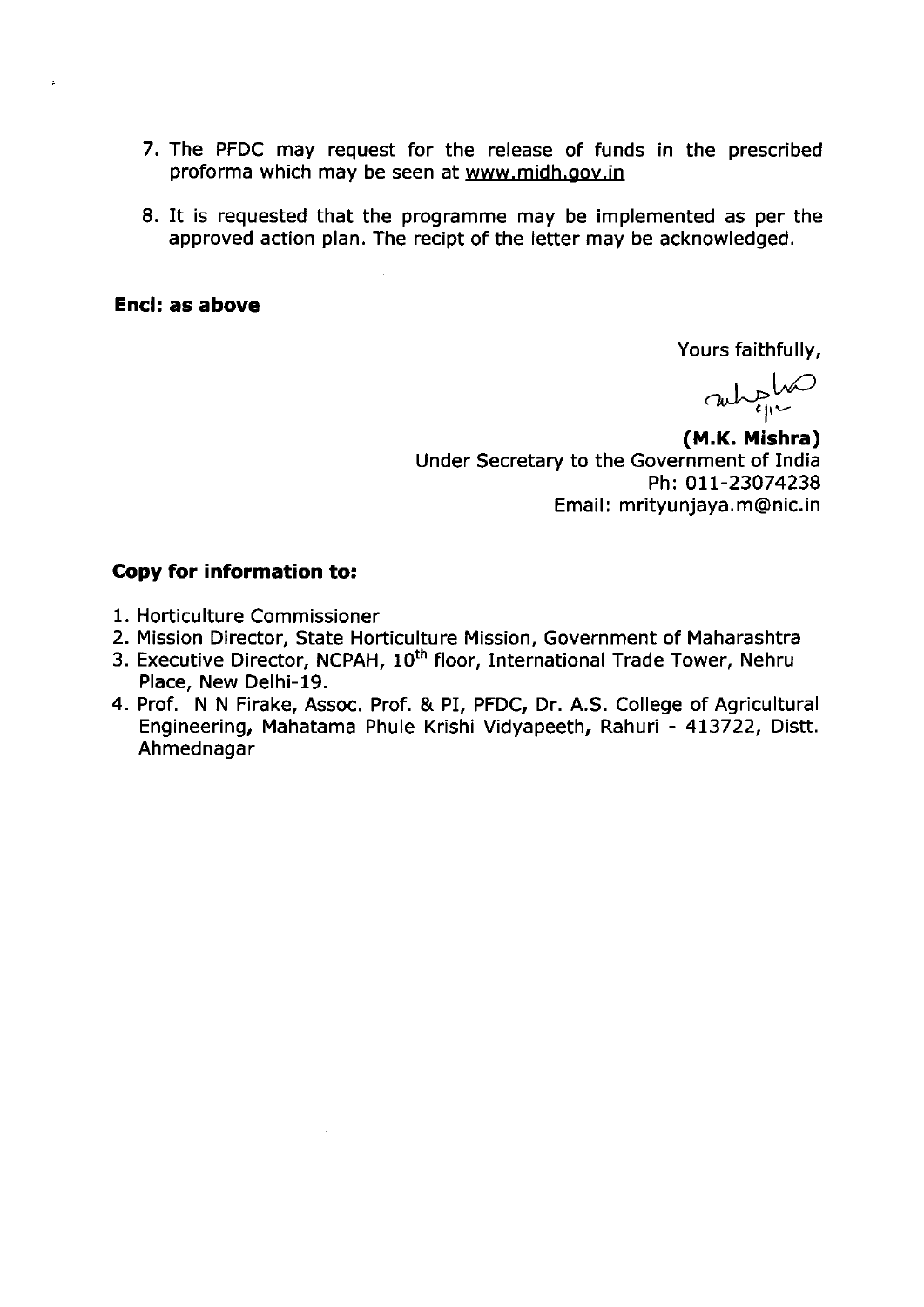# Physical & Financial Target of PFDC Rahuri, 2018-19

 $\ddot{\phantom{0}}$ 

| <b>S.N.</b>             | <b>Activity / Components</b>                                                            | <b>Physical</b>         | <b>Financial</b> |
|-------------------------|-----------------------------------------------------------------------------------------|-------------------------|------------------|
| $\mathbf{1}$            | 200 hrs Skill development programme on<br>Greenhouse operator & MI Technician           | $\mathbf{1}$            | 4.93             |
| $\overline{\mathbf{2}}$ | <b>Technology Demonstration &amp; transfer</b>                                          |                         |                  |
|                         | (a) Demonstration at PFDC farms & TDIC                                                  | $\overline{7}$          | 6.12             |
|                         | (b) Demonstration at Farmers field                                                      | 3                       | 0.48             |
|                         | (c) Participation in Agri events                                                        | $\overline{\mathbf{4}}$ | 0.50             |
|                         | (d) Literatures & Publications                                                          | 6                       | 2.00             |
|                         | (e) Seminar/ workshop                                                                   | $\mathbf{1}$            | 2.50             |
|                         | (f) Others Activities such as Survey, radio &<br>TV talk, print media, farmers club etc | 5                       | 0.50             |
|                         | Subtotal of -2                                                                          | 26                      | 12.10            |
| 3                       | <b>Technology Refinement</b>                                                            |                         |                  |
|                         | <b>New Trials</b>                                                                       | $\overline{\mathbf{4}}$ | 11.31            |
| $\overline{\mathbf{4}}$ | <b>HRD</b><br>Staff Exposure/<br>Orientation<br>programmes & travelling                 | 4                       | 0.70             |
| 5                       | Manpower Deployment - Emoluments of<br>contractual staff                                | 4                       | 12.00            |
|                         | <b>Total Budgetary Requirement</b>                                                      | 39                      | 41.04            |

Physical in No. & Financial in Rs. lakh

mulation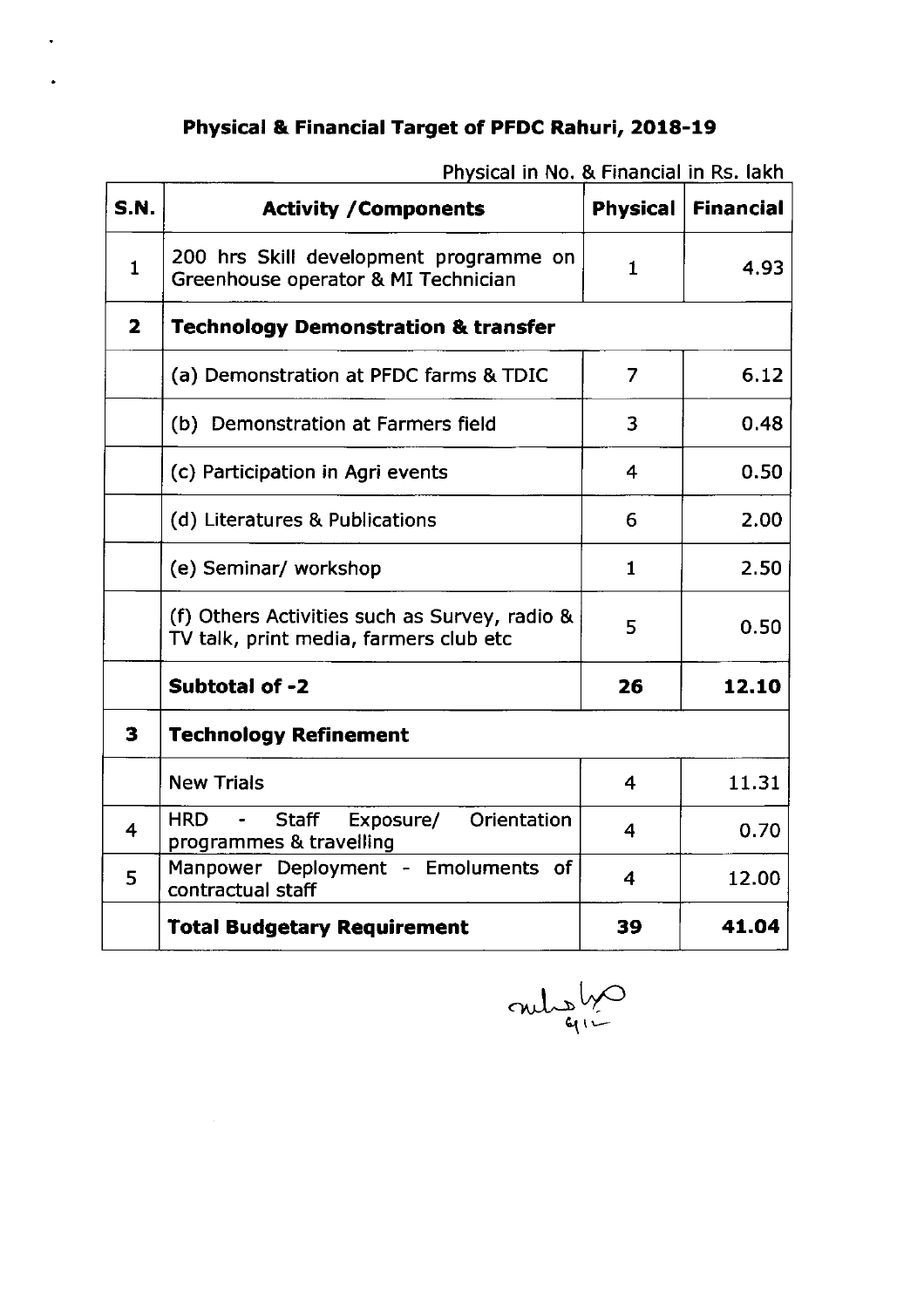Krishi Bhawan, New Delhi Dated 04 December, 2018

To,

Managing Director Small Farmers Agriculture Consortium (SFAC) NCUI Auditorium Building, Institutional Area August Kranti Marg, Hauz Khas, New Delhi Fax:26862367

## Subject: Approval of Annual Action Plan 2Ol8-19 of Precision Farming Development Centre (PFDC) at Pantnagar under National Horticulture Mission-regarding.

Sir,

I am directed to convey the approval of Annual Action Plan of PFDC located at Pantnagar at an outlay of Rs. 47.45 lakh (including spill over activities amounting to Rs, 15.74 Lakhs) for implementation of various activities by the PFDCs in concerned State during 2018-19. The componentwise details of Annual Action Plan indicating physical target and financial outlay are enclosed. SHM may communicate the sanction to the individual PFDC. The approval is subject to the following terms and conditions:

- 1. The State Horticulture Mission/Department of Horticulture will take up the programme for setting up of model nurseries, protected cultivation and lining of community tanks/ponds and any other works relating to Plasticulture applications in close coordination with the Precision Farming Development Centre (PFDC) designated for the State.
- 2. Scientists from PFDCs should also visit farmers'field periodically.
- 3. The National Committee on Plasticulture Applications in Horticulture (NCPAH) will monitor the progress of PFDCs and submit the progress report to this Department.
- 4. The Annual statement of Accounts and Utilization Certificates for 2OL7- 18 may be furnished to facilitate release of funds.
- 5. The monthly progress may be posted by the PFDCs and NCPAH on the NHM website by the  $5^{\text{th}}$  of every month and hard copy be furnished to this Department by the  $10^{th}$  of every month.
- 6. It may be noted that the release of funds would be subject to the furnishing satisfactory requisite information related to previous releases. riha $\varphi$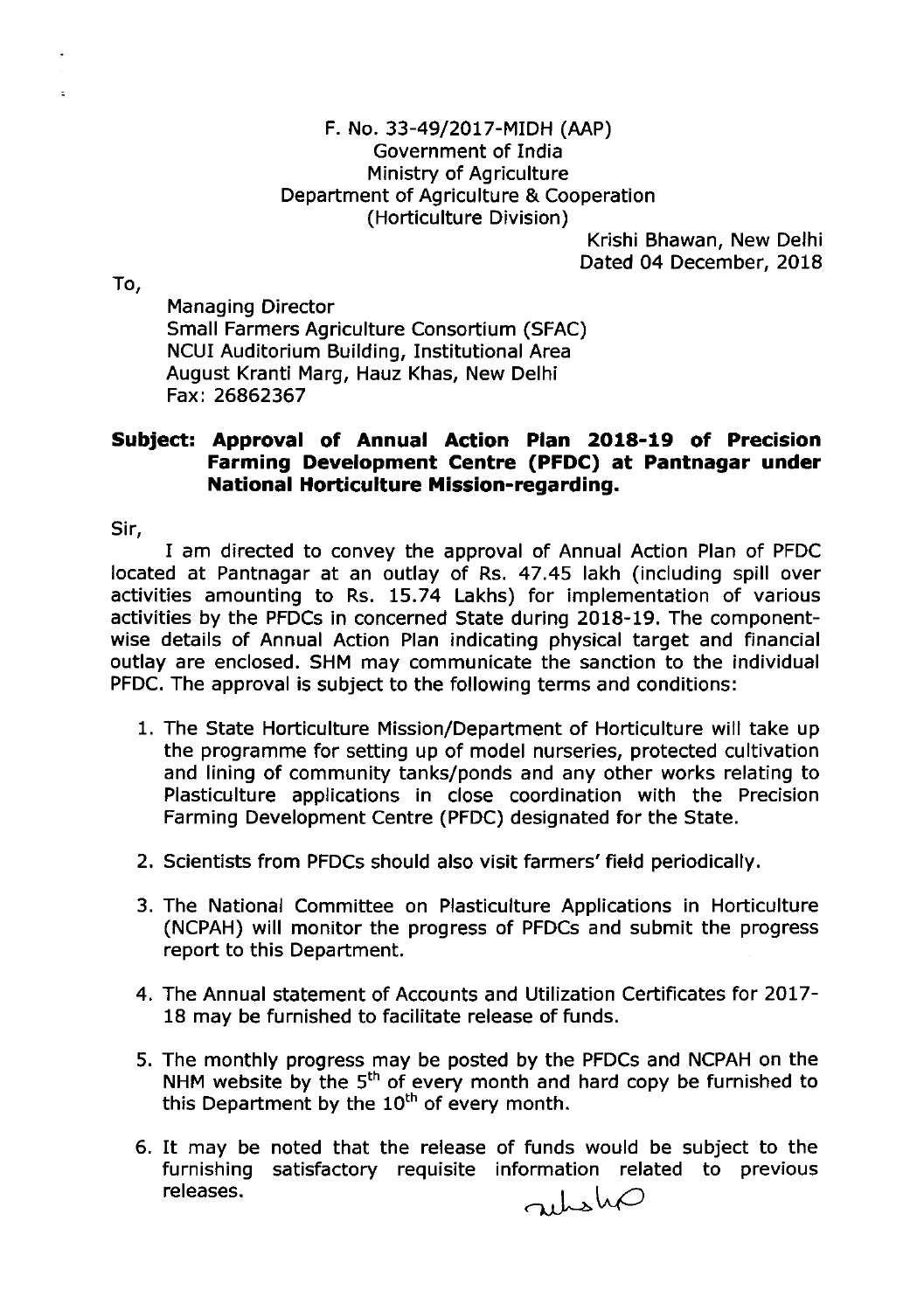- 7. The PFDC may request for the release of funds in the prescribed proforma which may be seen at www.midh.gov.in
- 8. It is requested that the programme may be implemented as per the approved action plan. The recipt of the letter may be acknowledged.

Yours faithfully,

ruhs ho

(M.K. Mishra) Under Secretary to the Government of India Ph: 011-23074238 Email: mrityunjaya. m@nic.in

- 1. Horticulture Commissioner
- 2. Mission Director, State Horticulture Mission, Government of Uttarakhand
- 3. Executive Director, NCPAH, 10<sup>th</sup> floor, International Trade Tower, Nehru Place, New Delhi-19,
- 4. Dr. P.K. Singh, Professor IDE & PI, PFDC Project, College of Technology, GB Pant University of Agriculture & Technology Pantnagar 263145, Distt. Udham Singh Nagar, Uttaranchal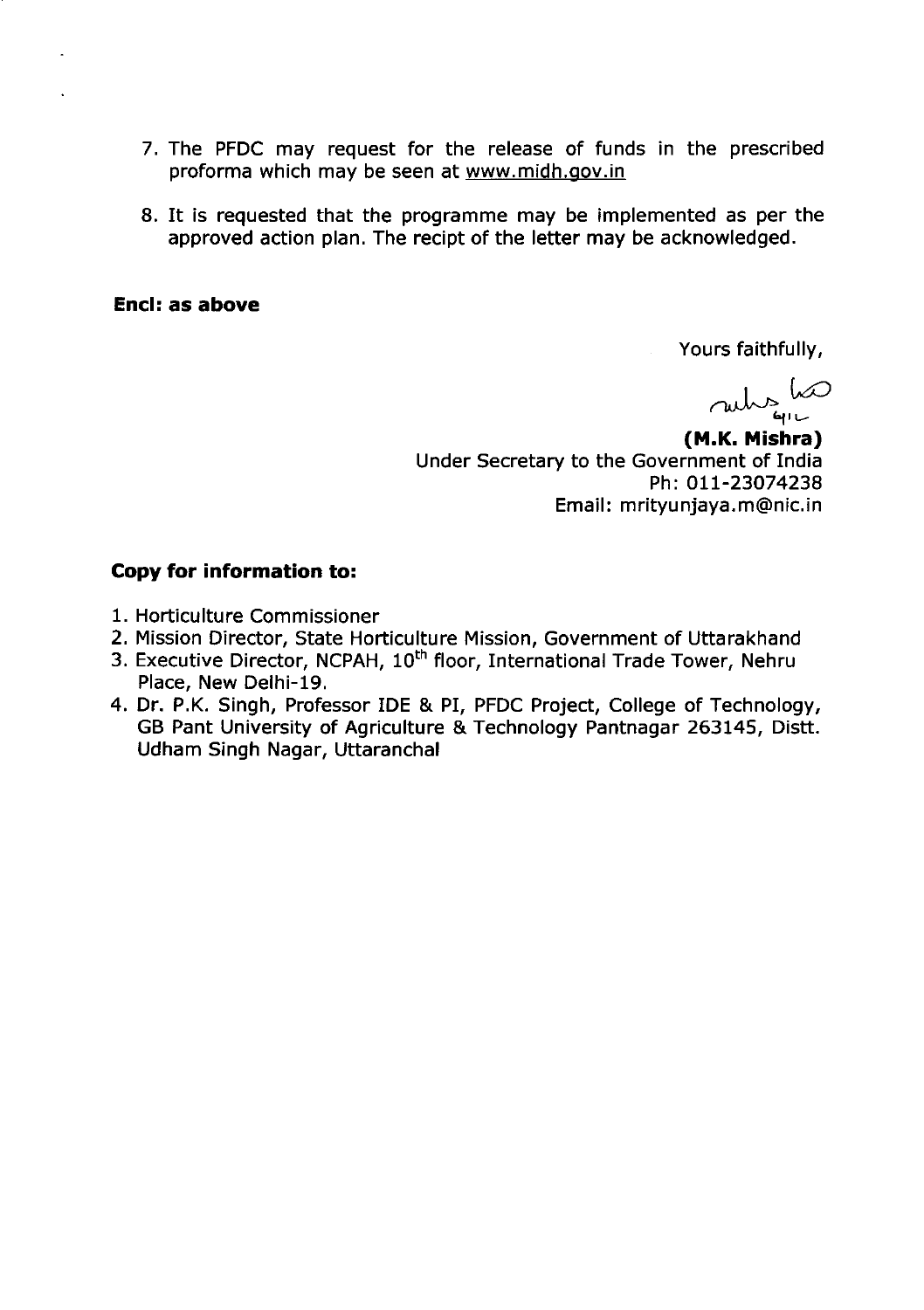# Physical & Financial Target of PFDC Pantnagar, 2018-19

| <b>S.N.</b>             | <b>Activity / Components</b>                                                                        | <b>Physical</b>         | <b>Financial</b> |
|-------------------------|-----------------------------------------------------------------------------------------------------|-------------------------|------------------|
| $\mathbf{1}$            | 200 hrs Skill development programme on<br>Greenhouse operator & MI Technician                       | $\mathbf{1}$            | 4.93             |
| $\overline{\mathbf{z}}$ | <b>Technology Demonstration &amp; transfer</b>                                                      |                         |                  |
|                         | (a)<br>day training and awareness<br><b>One</b><br>programme to farmers 25 persons/day              | 18                      | 3.75             |
|                         | (b) Participation in Agri events                                                                    | 3                       | 0.90             |
|                         | (c) Literatures & Publications                                                                      | $\overline{\mathbf{4}}$ | 1.35             |
|                         | (d) Seminar/ workshop                                                                               | $\mathbf{1}$            | 2.50             |
|                         | (e) Others Activities such as Survey, radio &<br>TV talk, print media etc                           | 5                       | 1.00             |
|                         | Subtotal of -2                                                                                      | 31                      | 9.50             |
| 3                       | <b>Technology Refinement</b>                                                                        |                         |                  |
|                         | (a) Ongoing Trials                                                                                  | 4                       | 2.03             |
|                         | (b) New Trials                                                                                      | $\mathbf{1}$            | 0.50             |
|                         | Subtotal of -3                                                                                      | 5                       | 2.53             |
| 4                       | <b>HRD</b><br>Orientation<br><b>Staff</b><br>Exposure/<br>$\blacksquare$<br>programmes & travelling | 5                       | 1.25             |
| 5                       | Manpower Deployment - Emoluments of<br>contractual staff                                            | 4                       | 13.50            |
|                         | <b>Total Budgetary Requirement 2018-19</b>                                                          | 46                      | 31.71            |
| 6                       | Spill over activities of 2017-18                                                                    |                         |                  |
|                         | (a) Demonstration at PFDC farms & TDIC                                                              | 11                      | 6.11             |
|                         | (b) Demonstration at Farmers field                                                                  | 9                       | 5.60             |
|                         | (c) Ongoing Trials                                                                                  | $\overline{4}$          | 4.03             |
|                         | Subtotal of Spill over activity 2017-18                                                             | 24                      | 15.74            |
|                         | <b>Total Budgetary Requirement</b>                                                                  | 70                      | 47.45            |

Physical in No. & Financial in Rs. lakh

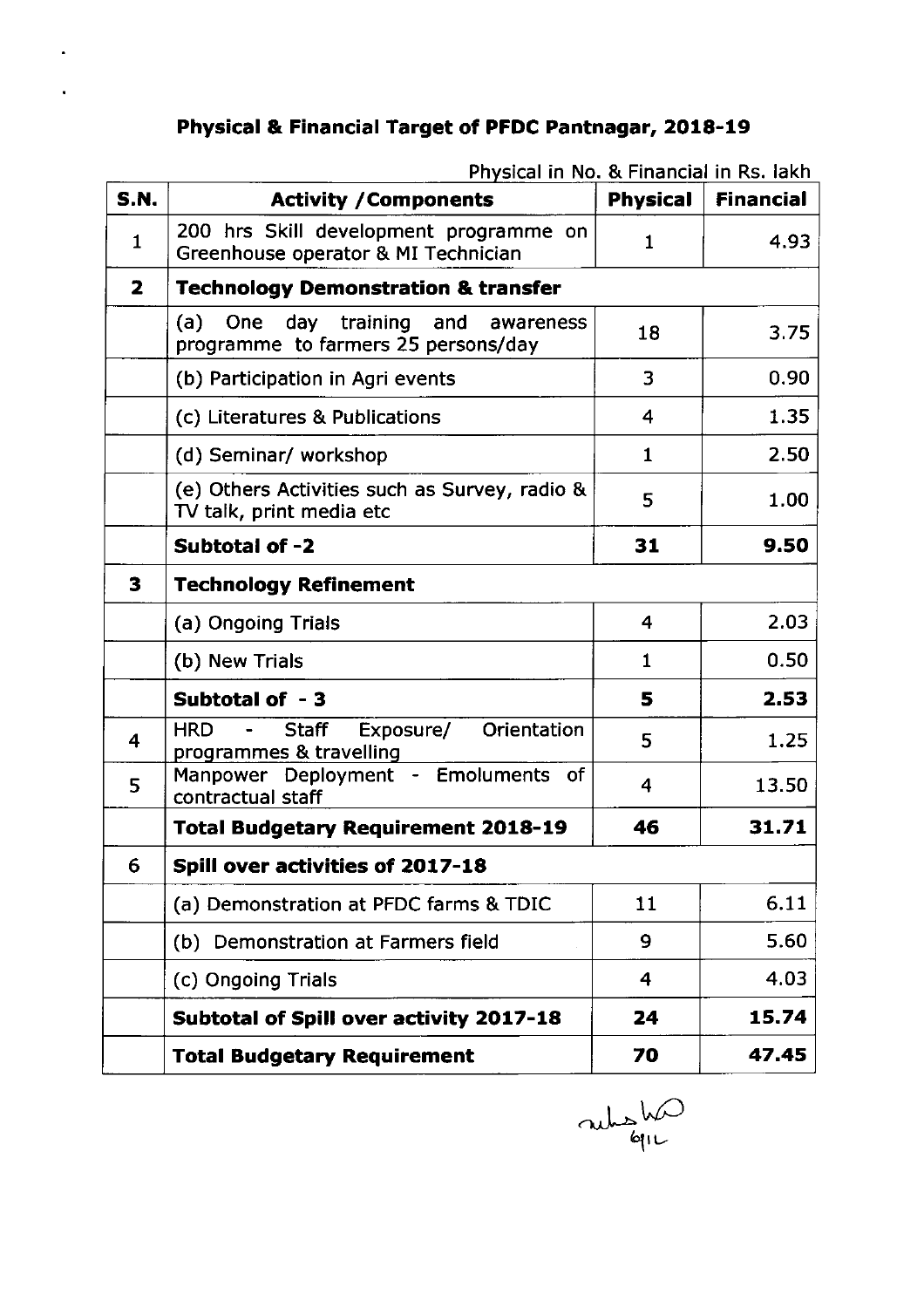Krishi Bhawan, New Delhi Dated 04 December, 2018

To,

Managing Director Small Farmers Agriculture Consortium (SFAC) NCUI Auditorium Building, Institutional Area August Kranti Marg, Hauz Khas, New Delhi Fax:26862367

## Subiect: Approval of Annual Action Plan 2018-19 of Precision Farming Development Centre (PFDC) at IARf, New Delhi under National Horticulture Mission-regarding.

Sir,

I am directed to convey the approval of Annual Action Plan of PFDC located at Delhi at an outlay of Rs. 70.45 lakh (including spill over activities amounting to Rs. 1,75 Lakhs) for implementation of various activities by the PFDCs in concerned State during 2018-19. The component-wise details of Annual Action Plan indicating physical target and financial outlay are enclosed. SHM may communicate the sanction to the individual PFDC. The approval is subject to the following terms and conditions:

- 1. The State Horticulture Mission/Department of Horticulture will take up the programme for setting up of model nurseries, protected cultivation and lining of community tanks/ponds and any other works relating to Plasticulture applications in close coordination with the Precision Farming Development Centre (PFDC) designated for the State,
- 2. Scientists from PFDCs should also visit farmers'field periodically.
- 3. The National Committee on Plasticulture Applications in Horticulture (NCPAH) will monitor the progress of PFDCs and submit the progress report to this Department.
- 4. The Annual statement of Accounts and Utilization Certificates for 2017-18 may be furnished to facilitate release of funds.
- 5, The monthly progress may be posted by the PFDCs and NCPAH on the NHM website by the  $5<sup>th</sup>$  of every month and hard copy be furnished to this Department by the  $10^{th}$  of every month.
- 6. It may be noted that the release of funds would be subject to the furnishing satisfactory requisite information related to previous releases.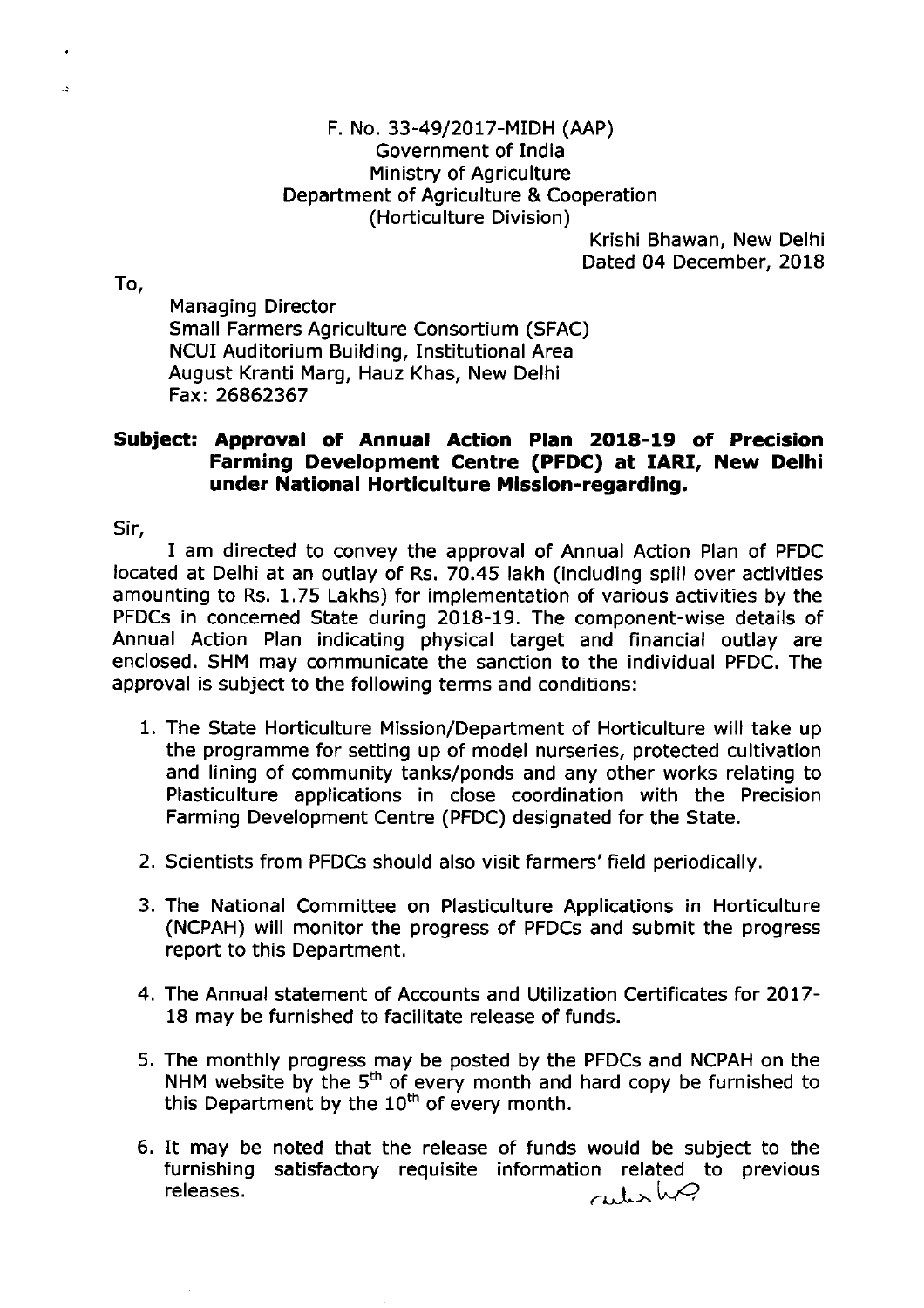- 7. The PFDC may request for the release of funds in the prescribed proforma which may be seen at www.midh,gov,in
- 8. It is requested that the programme may be implemented as per the approved action plan. The recipt of the letter may be acknowledged.

Yours faithfully,

 $aks$   $\frac{k}{4!}$ 

(M.K. Mishra) Under Secretary to the Government of India Ph: 011-23074238 Email: mrityunjaya.m@nic.in

- 1. Horticulture Commissioner
- 2. Mission Director, State Horticulture Mission, Government of Delhi
- 3. Executive Director, NCPAH, 10<sup>th</sup> floor, International Trade Tower, Nehru Place, New Delhi-19.
- 4. Dr. Neelam Patel, Sr. Scientist, & PI (PFDC), Water Technology Centre Indian Agricultural Research Institute (IARI), New Delhi 110012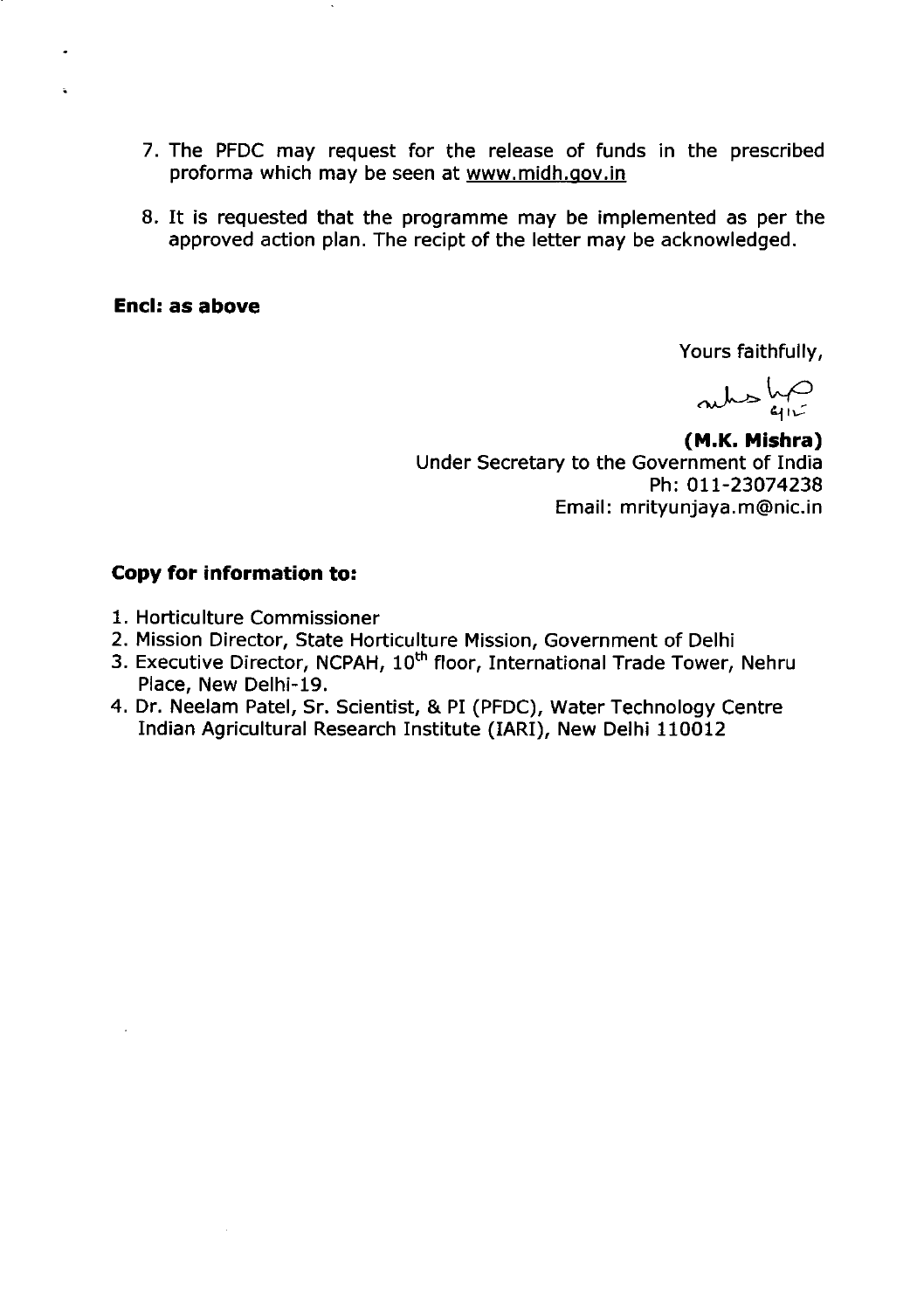# Physical & Financial Target of PFDC New Delhi, 2018-19

ŧ.

| <b>S.N.</b>             | <b>Activity / Components</b>                                                         | <b>Physical</b>         | <b>Financial</b> |  |
|-------------------------|--------------------------------------------------------------------------------------|-------------------------|------------------|--|
| 1                       | 200<br>hrs Skill development programme<br>on.<br>Greenhouse operator & MI Technician | 1                       | 4.93             |  |
| $\overline{\mathbf{z}}$ | <b>Technology Demonstration &amp; transfer</b>                                       |                         |                  |  |
|                         | (a) One day training and awareness programme<br>to farmers 25 persons/day            | 10                      | 3.50             |  |
|                         | (b) Demonstration at PFDC farms & TDIC                                               | 12                      | 8.50             |  |
|                         | (c) Participation in Agri events                                                     | 2                       | 0.60             |  |
|                         | (d) Literatures & Publications                                                       | 3                       | 1.65             |  |
|                         | (e) Seminar/workshop/ farmers field day                                              | 3                       | 2.25             |  |
|                         | (f) Impact Study & Survey                                                            | 3                       | 1.00             |  |
|                         | (g) Farmer's fields                                                                  | 6                       | 5.0              |  |
|                         | (h) Other activity Promotion of PA & PF in Print<br>Media, Radio & TV talk           | 3                       | 0.0              |  |
|                         | Subtotal of -2                                                                       | 42                      | 22.50            |  |
| 3                       | <b>Technology Refinement</b>                                                         |                         |                  |  |
|                         | (a) Ongoing Trials                                                                   | 4                       | 21.25            |  |
|                         | (b) New Trial                                                                        | $\mathbf{1}$            | 1.00             |  |
|                         | Subtotal of -3                                                                       | 5                       | 22.25            |  |
| $\overline{4}$          | HRD - Staff Exposure/ Orientation programmes<br>& travelling                         | $\overline{4}$          | 2.20             |  |
| 5                       | Deployment<br>Manpower<br>- Emoluments<br><b>of</b><br>contractual staff             | $\overline{\mathbf{4}}$ | 16.82            |  |
|                         | <b>Total Budgetary Requirement 2018-19</b>                                           | 56                      | 68.70            |  |
| 6                       | Spill over activities of 2017-18                                                     |                         |                  |  |
|                         | (a) Demonstration at farmers field                                                   | 5                       | 1.75             |  |
|                         | Subtotal of Spill over activity 2017-18                                              | 5                       | 1.75             |  |
|                         | <b>Total Budgetary Requirement 2018-19</b>                                           | 61                      | 70.45            |  |

Phycical in No. & Financial in Rs. lakh

ruhs Lui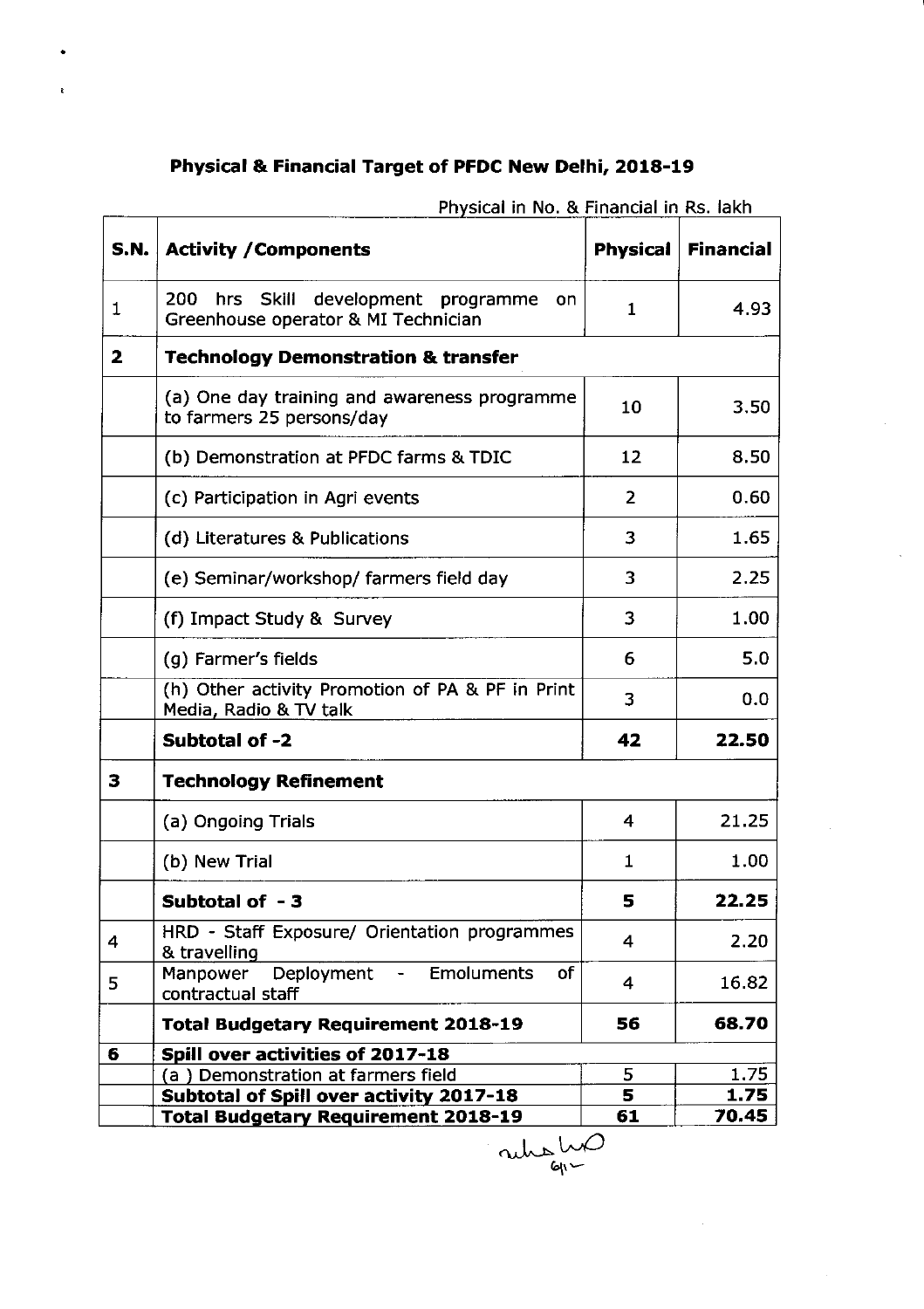Krishi Bhawan, New Delhi Dated 04 December, 2018

To,

 $\ddot{ }$ 

Ÿ.

Director of Horticulture & Mission Director, Government of Gujarat, Directorate of Horticulture, I Floor, Krishi Bhawan, Sector- 10A, Gandhi Nagar - 382010

# Subject: Approval of Annua! Action PIan 2O18-19 of Precision Farming Development Center (PFDC) at Navsari under National Horticulture Mission-regarding.

Sir,

I am directed to convey the approval of Annual Action Plan of PFDC located at Navsari at an outlay of Rs. 43.90 lakh (including spill over activities amounting to Rs. 7.00 Lakhs) for implementation of various activities by the PFDCs in concerned State during 2018-19. The componentwise details of Annual Action Plan indicating physical target and financial outlay are enclosed. SHM may communicate the sanction to the individual PFDC. The approval is subject to the following terms and conditions:

- 1, The State Horticulture Mission/Department of Horticulture will take up the programme for setting up of model nurseries, protected cultivation and lining of community tanks/ponds and any other works relating to Plasticulture applications in close coordination with the Precision Farming Development Centre (PFDC) designated for the State.
- 2. Scientists from PFDCs should also visit farmers' field periodically.
- 3. The National Committee on Plasticulture Applications in Horticulture (NCPAH) will monitor the progress of PFDCs and submit the progress report to this Department,
- 4. The Annual statement of Accounts and Utilization Certificates for 2Ol7- 18 may be furnished to facilitate release of funds.
- 5. The monthly progress may be posted by the PFDCs and NCPAH on the NHM website by the 5<sup>th</sup> of every month and hard copy be furnished to this Department by the  $10<sup>th</sup>$  of every month.
- 6. It may be noted that the release of funds would be subject to the furnishing satisfactory requisite information related to previous releases. absha